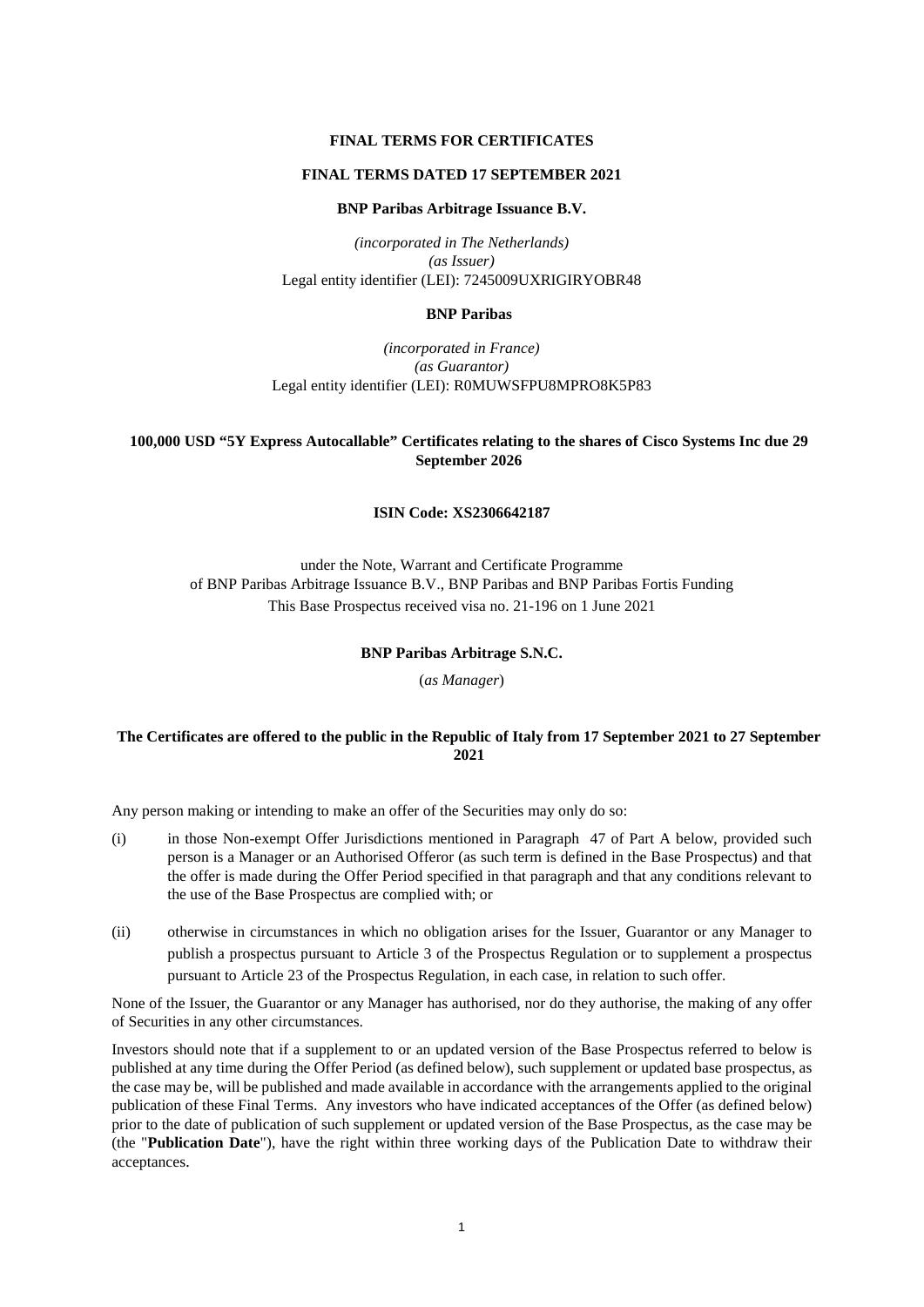# **PART A – CONTRACTUAL TERMS**

Terms used herein shall be deemed to be defined as such for the purposes of the Conditions set forth in the Base Prospectus dated 1 June 2021, each Supplement to the Base Prospectus published and approved on or before the date of these Final Terms (copies of which are available as described below) and any other Supplement to the Base Prospectus which may have been published and approved before the issue of any additional amount of Securities (the "**Supplements**") (provided that to the extent any such Supplement (i) is published and approved after the date of these Final Terms and (ii) provides for any change to the Conditions of the Securities such changes shall have no effect with respect to the Conditions of the Securities to which these Final Terms relate) which together constitute a base prospectus for the purposes of Regulation (EU) 2017/1129 (the "**Prospectus Regulation**") (the "**Base Prospectus**"). The Base Prospectus has been passported into Italy in compliance with Article 25 of the Prospectus Regulation. This document constitutes the Final Terms of the Securities described herein for the purposes of the Prospectus Regulation and must be read in conjunction with the Base Prospectus to obtain all the relevant information. A summary of the Securities is annexed to these Final Terms. **The Base Prospectus, any Supplement(s) to the Base Prospectus and these Final Terms are available for viewing at www.investimenti.bnpparibas.it and copies may be obtained free of charge at the specified offices of the Security Agents.**

References herein to numbered Conditions are to the terms and conditions of the relevant series of Securities and words and expressions defined in such terms and conditions shall bear the same meaning in these Final Terms in so far as they relate to such series of Securities, save as where otherwise expressly provided.

These Final Terms relate to the series of Securities as set out in "Specific Provisions for each Series" below. References herein to "**Securities**" shall be deemed to be references to the relevant Securities that are the subject of these Final Terms and references to "**Security**" shall be construed accordingly.

## **SPECIFIC PROVISIONS FOR EACH SERIES**

| <b>SERIES</b><br><b>NUMBER</b> | NO. OF<br><b>SECURITIE</b><br><b>S ISSUED</b> | NO OF<br><b>SECURITIES</b> | <b>ISIN</b>            | <b>COMMON</b><br><b>CODE</b> | <b>ISSUE</b><br><b>SECURITY</b> | PRICE PER EXERCISE DATE |
|--------------------------------|-----------------------------------------------|----------------------------|------------------------|------------------------------|---------------------------------|-------------------------|
| CE2624PRT                      | 100.000                                       | 100,000                    | XS2306642187 230664218 |                              | <b>USD 100</b>                  | 22 September 2026       |

## **GENERAL PROVISIONS**

The following terms apply to each series of Securities:

| 1.               | Issuer:             | BNP Paribas Arbitrage Issuance B.V. |                                     |  |
|------------------|---------------------|-------------------------------------|-------------------------------------|--|
| 2.               | Guarantor:          | <b>BNP</b> Paribas                  |                                     |  |
| 3.               | Trade Date:         | 15 September 2021                   |                                     |  |
| $\overline{4}$ . | <b>Issue Date:</b>  | 30 September 2021                   |                                     |  |
| .5.              | Consolidation:      | Not applicable                      |                                     |  |
| 6.               | Type of Securities: | (a)                                 | Certificates                        |  |
|                  |                     | (b)                                 | The Securities are Share Securities |  |
|                  |                     |                                     |                                     |  |

Automatic Exercise of Certificates applies to the Certificates

The Exercise Date is 22 September 2026 or, if such day is not a Business Day, the immediately succeeding Business Day.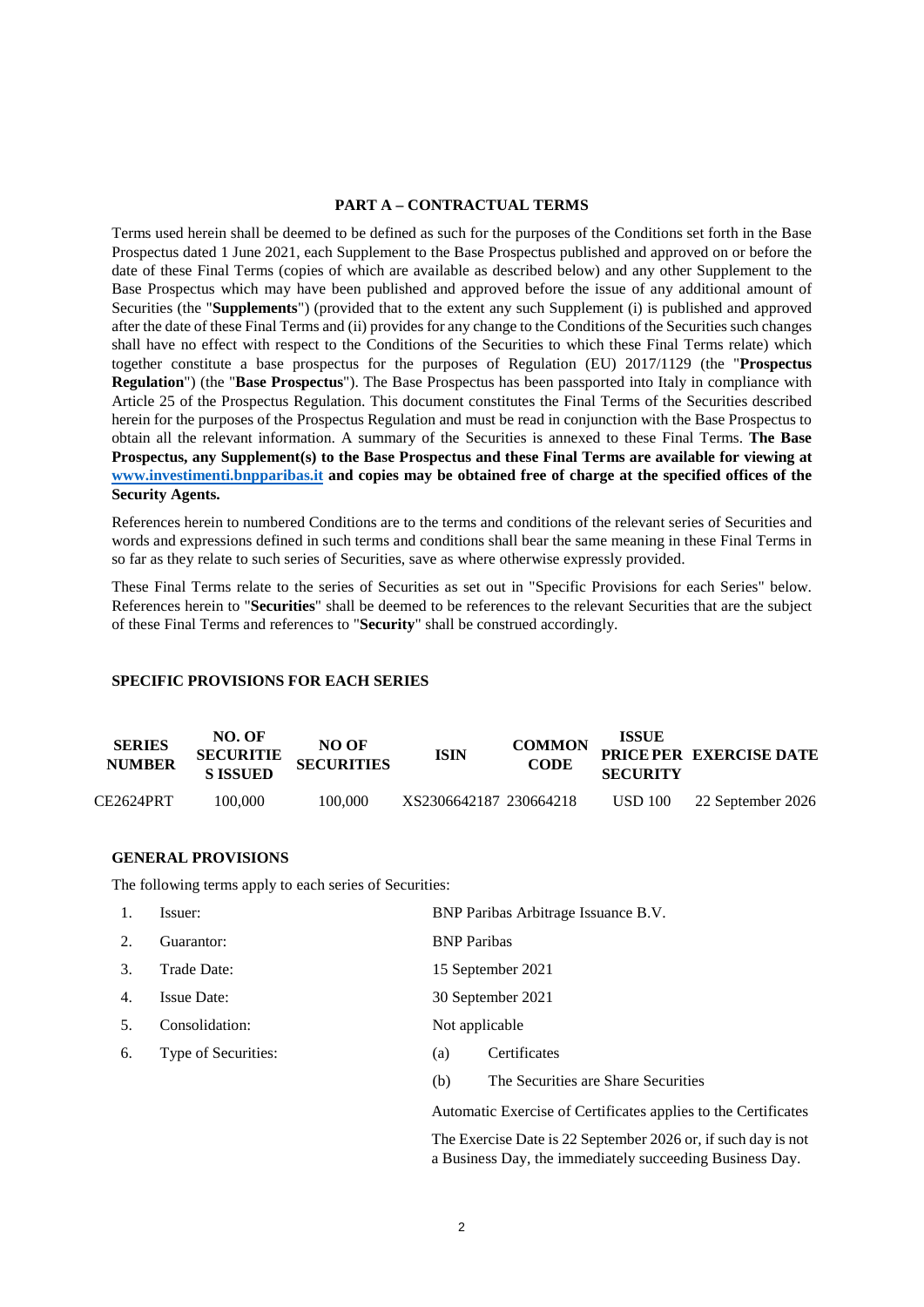The Exercise Settlement Date is 29 September 2026. The provisions of Annex 3 (*Additional Terms and Conditions for Share Securities*) shall apply. Unwind Costs: Not applicable 7. Form of Securities: Clearing System Global Certificate 8. Business Day Centre(s): The applicable Business Day Centre for the purposes of the definition of "Business Day" in Condition 1 is New York. 9. Settlement: Settlement will be by way of cash payment (**Cash Settled Securities**). 10. Rounding Convention for Cash Settlement Amount: Not applicable 11. Variation of Settlement:

- Issuer's option to vary settlement: The Issuer does not have the option to vary settlement in
- 12. Final Payout

respect of the Securities.

# SPS Payout **Auto-Callable Products**.

# **Autocall Standard Securities**

(A) If FR Barrier Value is greater than or equal to the Final Redemption Condition Level:

100% + FR Exit Rate; or

(B) If FR Barrier Value is less than the Final Redemption Condition Level and no Knock-in Event has occurred:

100% + Coupon Airbag Percentage; or

(C) If FR Barrier Value is less than the Final Redemption Condition Level and a Knock-in Event has occurred:

Min (100%, Final Redemption Value).

## **Strike Price Closing Value**: Applicable

Where:

**FR Exit Rate** means FR Rate

**FR Rate** means 45.50%.

**Coupon Airbag Percentage** means 0%.

**Final Redemption Value** means the Underlying Reference Value;

**Underlying Reference Value** means, in respect of an Underlying Reference and a SPS Valuation Date, (i) the Underlying Reference Closing Price Value for such Underlying Reference in respect of such SPS Valuation Date (ii) divided by the relevant Underlying Reference Strike Price;

**Underlying Reference** is as set out in item 26(a) below;

**Underlying Reference Closing Price Value** means, in respect of a SPS Valuation Date, the Closing Price in respect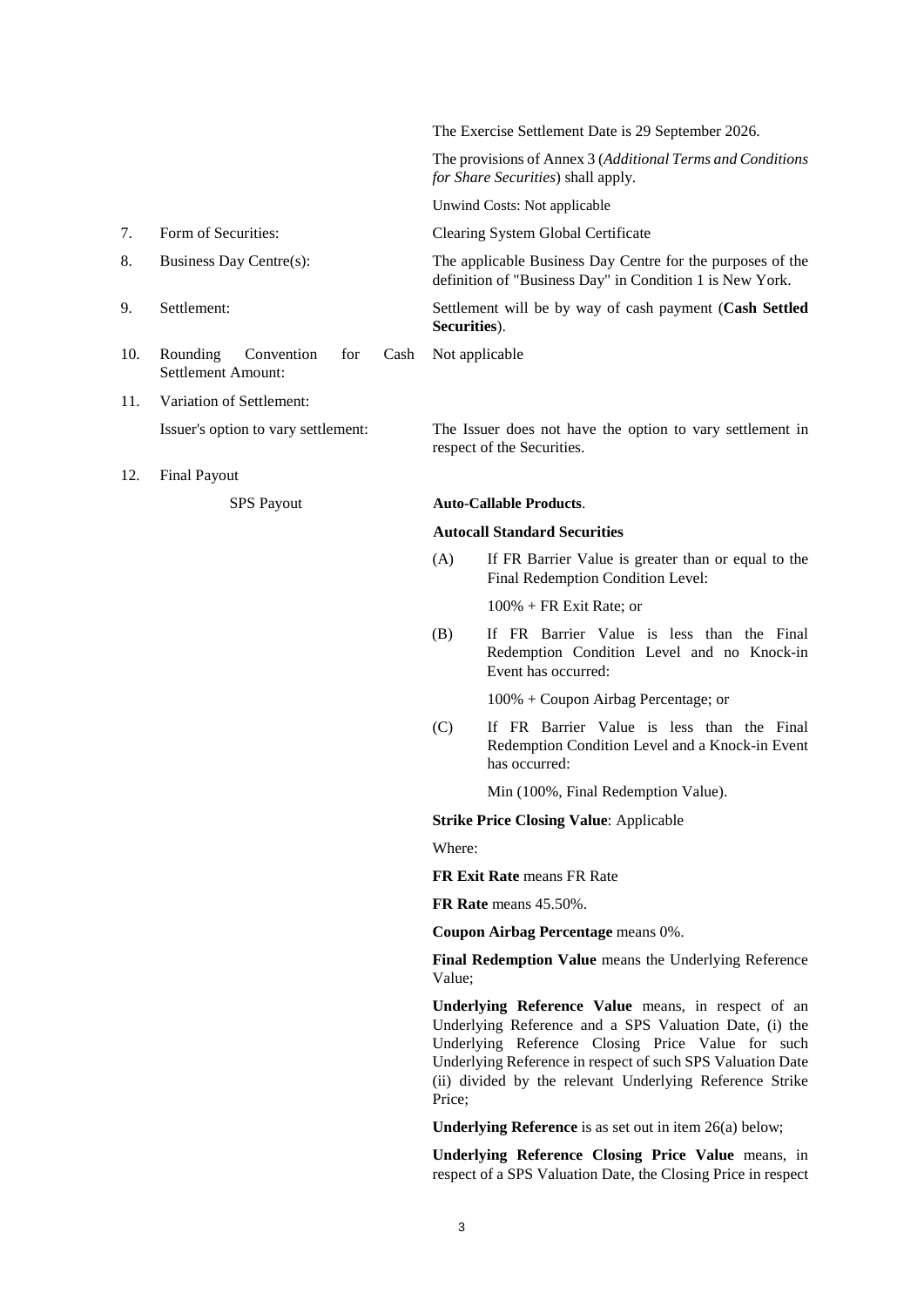of such day;

**Underlying Reference Strike Price** means, in respect of an Underlying Reference, the Underlying Reference Closing Price Value for such Underlying Reference on the Strike Date.

**SPS Valuation Date** means (i) the SPS Redemption Valuation Date and (ii) the Strike Date;

**SPS Redemption Valuation Date** means the Redemption Valuation Date;

**Strike Price Closing Value:** Applicable;

Where:

**FR Barrier Value** means the Underlying Reference Value;

**Underlying Reference Value** means, in respect of an Underlying Reference and a SPS Valuation Date, (i) the Underlying Reference Closing Price Value for such Underlying Reference in respect of such SPS Valuation Date (ii) divided by the relevant Underlying Reference Strike Price;

**Underlying Reference** is as set out in item 26(a) below;

**Underlying Reference Closing Price Value** means, in respect of a SPS Valuation Date, the Closing Price in respect of such day;

**SPS Valuation Date** means (i) the SPS FR Barrier Valuation Date and (ii) the Strike Date;

**SPS FR Barrier Valuation Date** means the Redemption Valuation Date;

**Underlying Reference Strike Price** means, in respect of an Underlying Reference, the Underlying Reference Closing Price Value for such Underlying Reference on the Strike Date.

**Final Redemption Condition Level** means 100%

Aggregation: Not applicable.

16. Settlement Currency: The settlement currency for the payment of the Cash Settlement Amount is U.S. Dollar ("**USD**").

17. Syndication: The Securities will be distributed on a non-syndicated basis.

20. Registrar: Not applicable.

21. Calculation Agent: BNP Paribas Arbitrage S.N.C.

Payout Switch: Not applicable.

- 13. Relevant Asset(s): Not applicable.
- 14. Entitlement: Not applicable.
- 15. Exchange Rate Not applicable.
- 
- 
- 18. Minimum Trading Size: Not applicable.

19. Principal Security Agent: BNP Paribas Arbitrage S.N.C.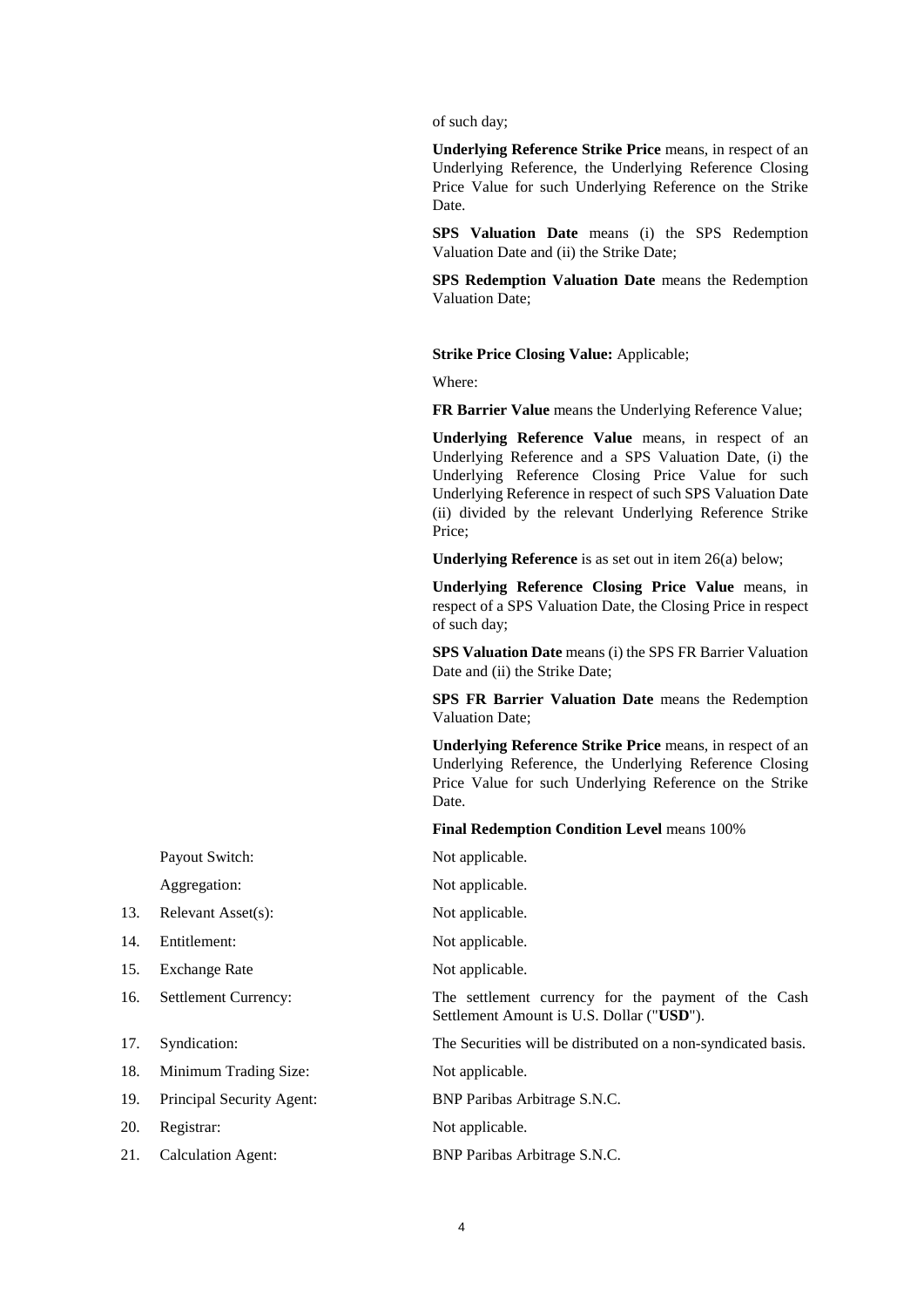|                   |                                                                                           | 1 rue Laffitte, 75009 PARIS France.                                                                                                                           |
|-------------------|-------------------------------------------------------------------------------------------|---------------------------------------------------------------------------------------------------------------------------------------------------------------|
| 22.               | Governing law:                                                                            | English law.                                                                                                                                                  |
| 23.               | Masse provisions (Condition 9.4):                                                         | Not applicable.                                                                                                                                               |
|                   | PRODUCT SPECIFIC PROVISIONS                                                               |                                                                                                                                                               |
| 24.               | <b>Hybrid Securities</b>                                                                  | Not applicable.                                                                                                                                               |
| 25.               | <b>Index Securities:</b>                                                                  | Not applicable.                                                                                                                                               |
| 26.               | Share Securities/ETI Share Securities:                                                    | Applicable.                                                                                                                                                   |
|                   |                                                                                           | Share Securities: Applicable                                                                                                                                  |
| (a)               | Share(s)/Share Company/Basket<br>Company/GDR/ADR/ETI<br>Interest/Basket of ETI Interests: | An ordinary share in the share capital of Cisco Systems Inc<br>(the "Share Company"), (Bloomberg Code: CSCO UW<br><equity> (the "Underlying Share").</equity> |
| (b)               | Relative Performance Basket:                                                              | Not applicable.                                                                                                                                               |
| (c)               | Share/ETI Interest Currency:                                                              | USD.                                                                                                                                                          |
| (d)               | ISIN of Share(s)/ETI Interest(s):                                                         | US17275R1023                                                                                                                                                  |
| (e)               | Exchange(s):                                                                              | NASDAQ Stock Market, Inc                                                                                                                                      |
| (f)               | Related Exchange(s):                                                                      | All Exchanges.                                                                                                                                                |
| (g)               | <b>Exchange Business Day:</b>                                                             | Single Share Basis.                                                                                                                                           |
| (h)               | Scheduled Trading Day:                                                                    | Single Share Basis.                                                                                                                                           |
| (i)               | Weighting:                                                                                | Not applicable.                                                                                                                                               |
| (j)               | <b>Settlement Price:</b>                                                                  | Not applicable.                                                                                                                                               |
| $\left( k\right)$ | Specified Maximum Days of<br>Disruption:                                                  | Three (3) Scheduled Trading Days.                                                                                                                             |
| (1)               | Valuation Time:                                                                           | Conditions apply.                                                                                                                                             |
| (m)               | Redemption on Occurrence of an<br><b>Extraordinary Event:</b>                             | Delayed Redemption on Occurrence of an Extraordinary<br>Event: Not applicable                                                                                 |
| (n)               | Share/ETI Interest Correction Period                                                      | As per Conditions.                                                                                                                                            |
| (0)               | Dividend Payment:                                                                         | Not applicable.                                                                                                                                               |
| (p)               | Listing Change:                                                                           | Not applicable.                                                                                                                                               |
| (q)               | Listing Suspension:                                                                       | Not applicable.                                                                                                                                               |
| (r)               | Illiquidity:                                                                              | Not applicable.                                                                                                                                               |
| (s)               | Tender Offer:                                                                             | Applicable.                                                                                                                                                   |
| (t)               | <b>CSR</b> Event:                                                                         | Not applicable.                                                                                                                                               |
| (u)               | Hedging Liquidity Event:                                                                  | Not applicable                                                                                                                                                |
| 27.               | <b>ETI</b> Securities                                                                     | Not applicable.                                                                                                                                               |
| 28.               | Debt Securities:                                                                          | Not applicable.                                                                                                                                               |
| 29.               | <b>Commodity Securities:</b>                                                              | Not applicable.                                                                                                                                               |
| 30.               | <b>Inflation Index Securities:</b>                                                        | Not applicable.                                                                                                                                               |
| 31.               | <b>Currency Securities:</b>                                                               | Not applicable.                                                                                                                                               |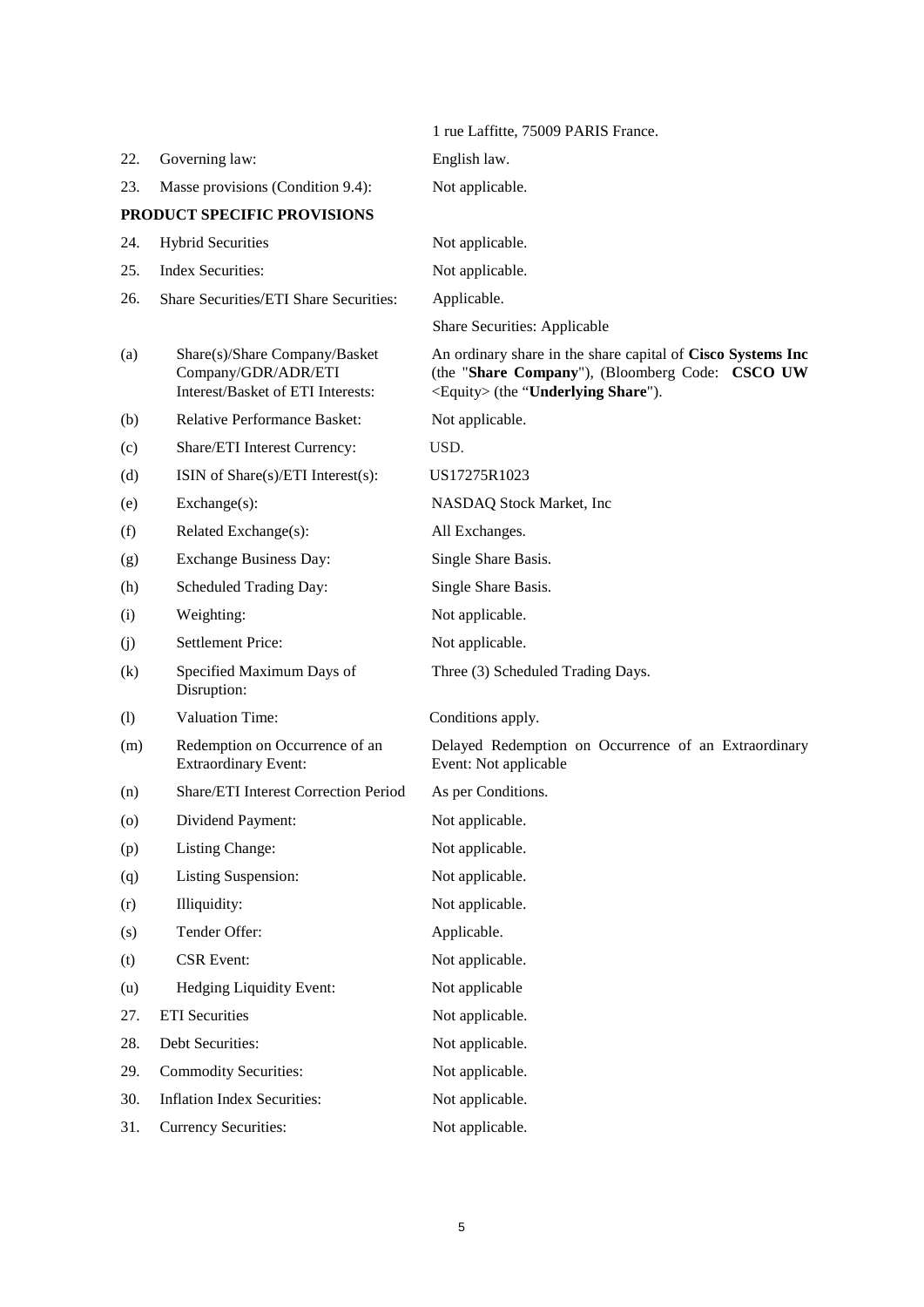| 32. | Fund Securities:                                                                   | Not applicable.                                                                                                                                                                                                                                                                                       |  |  |  |
|-----|------------------------------------------------------------------------------------|-------------------------------------------------------------------------------------------------------------------------------------------------------------------------------------------------------------------------------------------------------------------------------------------------------|--|--|--|
| 33. | <b>Futures Securities:</b>                                                         | Not applicable.                                                                                                                                                                                                                                                                                       |  |  |  |
| 34. | Credit Securities:                                                                 | Not applicable.                                                                                                                                                                                                                                                                                       |  |  |  |
| 35. | Underlying Interest Rate Securities:                                               | Not applicable.                                                                                                                                                                                                                                                                                       |  |  |  |
| 36. | Preference Share Certificates:                                                     | Not applicable.                                                                                                                                                                                                                                                                                       |  |  |  |
| 37. | <b>OET</b> Certificates:                                                           | Not applicable.                                                                                                                                                                                                                                                                                       |  |  |  |
| 38. | Illegality (Security Condition 7.1) and<br>Force Majeure (Security Condition 7.2): | Illegality: redemption in accordance with Security Condition<br>$7.1$ (d).                                                                                                                                                                                                                            |  |  |  |
|     |                                                                                    | Force Majeure: redemption in accordance with Security<br>Condition $7.2$ (b).                                                                                                                                                                                                                         |  |  |  |
| 39. | Additional<br>Disruption<br>Events<br>and                                          | (a)<br><b>Additional Disruption Events: Applicable</b>                                                                                                                                                                                                                                                |  |  |  |
|     | <b>Optional Additional Disruption Events:</b>                                      | Hedging Disruption does not apply to the Securities.                                                                                                                                                                                                                                                  |  |  |  |
|     |                                                                                    | (b)<br>The following Optional Additional Disruption<br>Events apply to the Securities:                                                                                                                                                                                                                |  |  |  |
|     |                                                                                    | Administrator/Benchmark Event                                                                                                                                                                                                                                                                         |  |  |  |
|     |                                                                                    | <b>Insolvency Filing</b>                                                                                                                                                                                                                                                                              |  |  |  |
|     |                                                                                    | (c)<br>Redemption:                                                                                                                                                                                                                                                                                    |  |  |  |
|     |                                                                                    | Delayed Redemption<br>on Occurrence of an<br>Additional Disruption Event and/or Optional<br>Additional Disruption Event: Not applicable                                                                                                                                                               |  |  |  |
| 40. | Knock-in Event:                                                                    | Applicable.                                                                                                                                                                                                                                                                                           |  |  |  |
|     |                                                                                    | "less than"<br>Applicable.                                                                                                                                                                                                                                                                            |  |  |  |
|     | (a) SPS Knock-in Valuation:                                                        |                                                                                                                                                                                                                                                                                                       |  |  |  |
|     |                                                                                    | <b>Strike Price Closing Value: Applicable;</b>                                                                                                                                                                                                                                                        |  |  |  |
|     |                                                                                    | Where:                                                                                                                                                                                                                                                                                                |  |  |  |
|     |                                                                                    | Knock-in Value means the Underlying Reference Value on<br>the Knock-in Determination Day;                                                                                                                                                                                                             |  |  |  |
|     |                                                                                    | Underlying Reference Value means, in respect of an<br>Underlying Reference and a SPS Valuation Date, (i) the<br>Underlying Reference Closing Price Value for such<br>Underlying Reference in respect of such SPS Valuation Date<br>(ii) divided by the relevant Underlying Reference Strike<br>Price, |  |  |  |
|     |                                                                                    | <b>Underlying Reference</b> is as set out in § 26(a);                                                                                                                                                                                                                                                 |  |  |  |
|     |                                                                                    | Underlying Reference Closing Price Value means, in<br>respect of a SPS Valuation Date, the Closing Price in respect<br>of such day;                                                                                                                                                                   |  |  |  |
|     |                                                                                    | SPS Valuation Date means (i) the Knock-in Determination<br>Day and (ii) the Strike Date;                                                                                                                                                                                                              |  |  |  |
|     |                                                                                    | <b>Underlying Reference Strike Price means, in respect of an</b><br>Underlying Reference, the Underlying Reference Closing                                                                                                                                                                            |  |  |  |

6

Date.

Price Value for such Underlying Reference on the Strike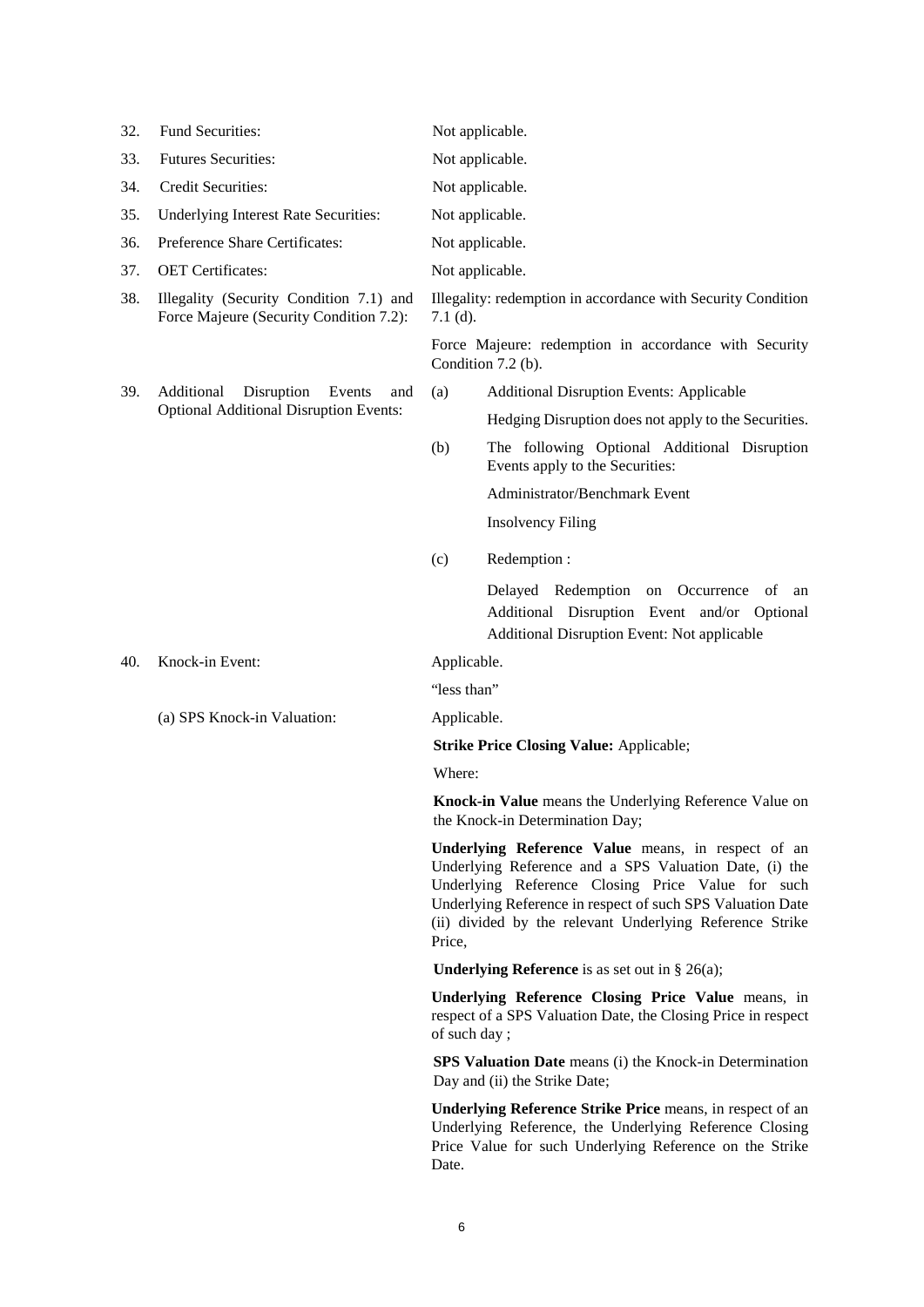|     | $(b)$ Level:                                          | Not applicable.                |
|-----|-------------------------------------------------------|--------------------------------|
|     | (c) Knock-in Level/Knock-in Range<br>Level:           | 70%.                           |
|     | (d) Knock-in Period Beginning Date:                   | Not applicable.                |
|     | (e) Knock-in Period Beginning Date Day<br>Convention: | Not applicable.                |
|     | (f) Knock-in Determination Period:                    | Not applicable.                |
|     | $(g)$ Knock-in Determination Day $(s)$ :              | The Redemption Valuation Date. |
|     | (h) Knock-in Period Ending Date:                      | Not applicable.                |
|     | (i) Knock-in Period Ending Date Day<br>Convention:    | Not applicable.                |
|     | (j) Knock-in Valuation Time:                          | Valuation Time.                |
|     | (k) Knock-in Observation Price Source:                | Not applicable.                |
|     | (1) Disruption Consequences:                          | Not applicable.                |
| 41. | Knock-out Event:                                      | Not applicable.                |

# 42. **EXERCISE, VALUATION AND REDEMPTION**

(a) Notional Amount of each USD 100.

|          | Certificate:                                                            |                                                    |
|----------|-------------------------------------------------------------------------|----------------------------------------------------|
| (b)      | Partly Paid Certificates:                                               | The Certificates are not Partly Paid Certificates. |
| (c)      | Interest:                                                               | Not applicable.                                    |
| (d)      | <b>Fixed Rate Provisions:</b>                                           | Not applicable.                                    |
| (e)      | <b>Floating Rate Provisions:</b>                                        | Not applicable                                     |
| (f)      | <b>Linked Interest Certificates:</b>                                    | Not applicable                                     |
| (g)      | Payment of Premium<br>Amount(s):                                        | Not applicable                                     |
| (h)      | <b>Index Linked Premium</b><br><b>Amount Certificates:</b>              | Not applicable                                     |
| (i)      | Share Linked/ETI Share<br><b>Linked Premium Amount</b><br>Certificates: | Not applicable                                     |
| (j)      | <b>ETI Linked Premium Amount</b><br>Certificates:                       | Not applicable                                     |
| $\rm(k)$ | Debt Linked Premium Amount<br>Certificates:                             | Not applicable                                     |
| (1)      | Commodity Linked Premium<br><b>Amount Certificates:</b>                 | Not applicable                                     |
| (m)      | <b>Inflation Index Linked</b><br>Premium Amount Certificates:           | Not applicable                                     |
| (n)      | <b>Currency Linked Premium</b><br><b>Amount Certificates:</b>           | Not applicable                                     |
| (0)      | <b>Fund Linked Premium Amount</b><br>Certificates:                      | Not applicable                                     |
|          |                                                                         |                                                    |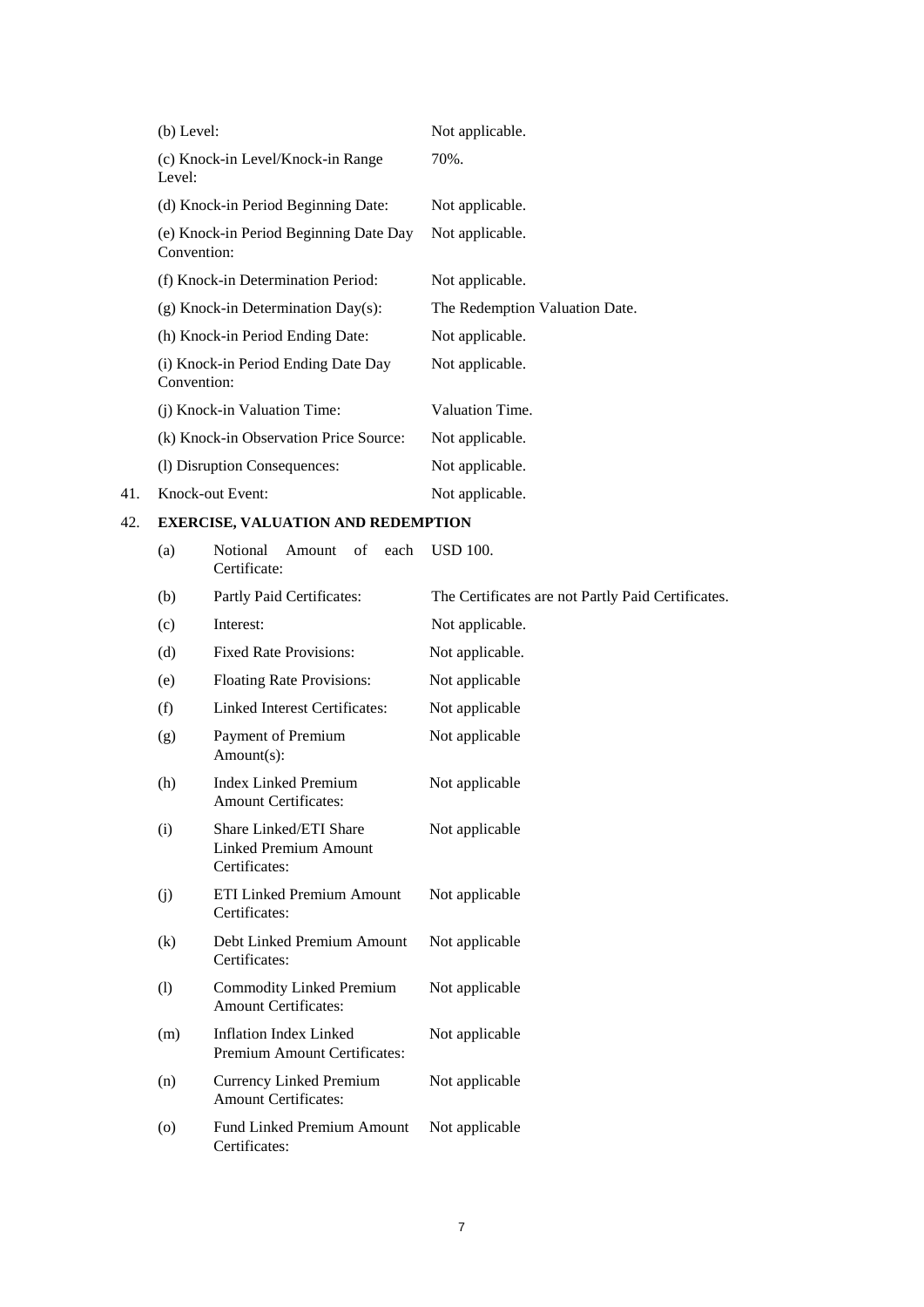| (p)    | <b>Futures Linked Premium</b><br><b>Amount Certificates:</b>         | Not applicable                                                                                                                                                                                                                                                                                        |  |  |
|--------|----------------------------------------------------------------------|-------------------------------------------------------------------------------------------------------------------------------------------------------------------------------------------------------------------------------------------------------------------------------------------------------|--|--|
| (q)    | <b>Underlying Interest Rate</b><br><b>Linked Interest Provisions</b> | Not applicable                                                                                                                                                                                                                                                                                        |  |  |
| (r)    | <b>Instalment Certificates:</b>                                      | The Certificates are not Instalment Certificates.                                                                                                                                                                                                                                                     |  |  |
| (s)    | Issuer Call Option:                                                  | Not applicable                                                                                                                                                                                                                                                                                        |  |  |
| (t)    | Holder Put Option:                                                   | Not applicable                                                                                                                                                                                                                                                                                        |  |  |
| (u)    | <b>Automatic Early Redemption</b>                                    |                                                                                                                                                                                                                                                                                                       |  |  |
| (i)    | <b>Automatic Early</b>                                               | Applicable                                                                                                                                                                                                                                                                                            |  |  |
|        | Redemption Event:                                                    | <b>Single Standard Automatic Early Redemption:</b>                                                                                                                                                                                                                                                    |  |  |
|        |                                                                      | "greater than or equal"                                                                                                                                                                                                                                                                               |  |  |
| (ii)   | <b>Automatic Early</b>                                               | <b>SPS Automatic Early Redemption Payout:</b>                                                                                                                                                                                                                                                         |  |  |
|        | Redemption Payout:                                                   | NA x (AER Redemption Percentage + AER Exit Rate)                                                                                                                                                                                                                                                      |  |  |
|        |                                                                      | <b>AER Redemption Percentage means 100%</b>                                                                                                                                                                                                                                                           |  |  |
| (iii)  | <b>Automatic Early</b><br>Redemption Date(s):                        | 6 October 2022 (i=1), 6 October 2023 (i=2), 7 October 2024<br>$(i=3)$ and 6 October 2025 $(i=4)$ .                                                                                                                                                                                                    |  |  |
| (iv)   | <b>Observation Price Source:</b>                                     | Not applicable                                                                                                                                                                                                                                                                                        |  |  |
| (v)    | <b>Underlying Reference</b>                                          | Not applicable                                                                                                                                                                                                                                                                                        |  |  |
|        | Level:                                                               | <b>SPS AER Valuation: Applicable</b>                                                                                                                                                                                                                                                                  |  |  |
|        |                                                                      | <b>Strike Price Closing Value: Applicable;</b>                                                                                                                                                                                                                                                        |  |  |
|        |                                                                      | Where:                                                                                                                                                                                                                                                                                                |  |  |
|        |                                                                      | <b>SPS AER Value</b> means the Underlying Reference Value;                                                                                                                                                                                                                                            |  |  |
|        |                                                                      | Underlying Reference Value means, in respect of an<br>Underlying Reference and a SPS Valuation Date, (i) the<br>Underlying Reference Closing Price Value for such<br>Underlying Reference in respect of such SPS Valuation Date<br>(ii) divided by the relevant Underlying Reference Strike<br>Price. |  |  |
|        |                                                                      | <b>Underlying Reference</b> is as set out in $§26$ (a) above;                                                                                                                                                                                                                                         |  |  |
|        |                                                                      | Underlying Reference Closing Price Value means, in<br>respect of a SPS Valuation Date, the Closing Price in respect<br>of such day;                                                                                                                                                                   |  |  |
|        |                                                                      | SPS Valuation Date means (i) each Automatic Early<br>Redemption Valuation Date, and (ii) the Strike Date;                                                                                                                                                                                             |  |  |
|        |                                                                      | Underlying Reference Strike Price means, in respect of an<br>Underlying Reference, the Underlying Reference Closing<br>Price Value for such Underlying Reference on the Strike<br>Date.                                                                                                               |  |  |
| (vi)   | <b>Automatic Early</b><br>Redemption Level:                          | 100%                                                                                                                                                                                                                                                                                                  |  |  |
| (vii)  | <b>Automatic Early</b><br><b>Redemption Percentage:</b>              | Not applicable                                                                                                                                                                                                                                                                                        |  |  |
| (viii) | <b>AER Exit Rate:</b>                                                | <b>AER Rate</b>                                                                                                                                                                                                                                                                                       |  |  |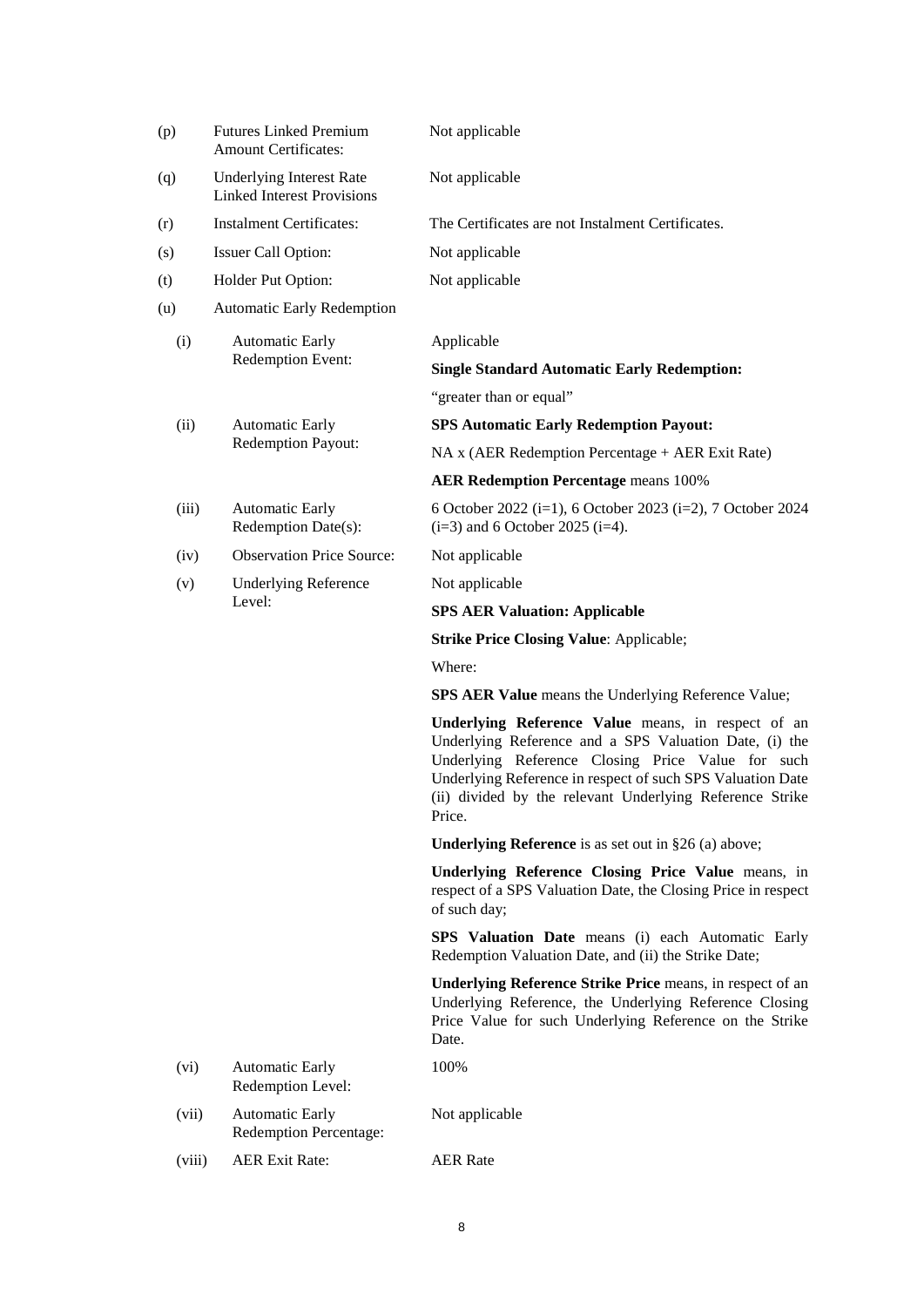|   | <b>AER Rate</b> |  |  |
|---|-----------------|--|--|
|   | 9.10%           |  |  |
| 2 | 18.20%          |  |  |
| 3 | 27.30%          |  |  |
|   | 36.40%          |  |  |

AER Rate means

**"i"** is a number from 1 to 4 representing the relevant Automatic Early Redemption Valuation Date.

| (ix) | <b>Automatic Early</b><br><b>Redemption Valuation</b><br>$Date(s)/Period(s)$ : | 29 September 2022 (i=1), 29 September 2023 (i=2), 30<br>September 2024 (i=3) and 29 September 2025 (i=4). |
|------|--------------------------------------------------------------------------------|-----------------------------------------------------------------------------------------------------------|
| (v)  | <b>Strike Date:</b>                                                            | 29 September 2021.                                                                                        |
| (w)  | <b>Strike Price:</b>                                                           | Not applicable.                                                                                           |
| (x)  | <b>Redemption Valuation Date:</b>                                              | The Exercise Date                                                                                         |
| (y)  | Averaging:                                                                     | Averaging does not apply to the Securities                                                                |
| (z)  | <b>Observation Dates:</b>                                                      | Not applicable                                                                                            |
| (aa) | <b>Observation Period:</b>                                                     | Not applicable                                                                                            |
| (bb) | Settlement Business Day:                                                       | Not applicable                                                                                            |
| (cc) | Cut-off Date:                                                                  | Not applicable                                                                                            |
| (dd) | Identification information of<br>Holders as provided by<br>Condition 29:       | Not applicable                                                                                            |

# **DISTRIBUTION AND US SALES ELIGIBILITY**

| 43. | U.S. Selling Restrictions:                                                                                                           | Not applicable – the Securities may not be legally or<br>beneficially owned by or transferred to any U.S. person at any<br>time                                                                 |
|-----|--------------------------------------------------------------------------------------------------------------------------------------|-------------------------------------------------------------------------------------------------------------------------------------------------------------------------------------------------|
| 44. | Additional U.S. Federal income tax<br>consequences:                                                                                  | The Securities are not Specified Securities for purposes of<br>Section 871(m) of the U.S. Internal Revenue Code of 1986.                                                                        |
| 45. | Registered dealer:                                                                                                                   | Not applicable                                                                                                                                                                                  |
| 46. | TEFRA C or TEFRA Not Applicable:                                                                                                     | TEFRA C/TEFRA Not Applicable                                                                                                                                                                    |
| 47. | Non-exempt Offer:                                                                                                                    | Applicable                                                                                                                                                                                      |
|     | Non-exempt Offer Jurisdictions:<br>(i)                                                                                               | Republic of Italy                                                                                                                                                                               |
|     | (ii)<br>Offer Period:                                                                                                                | The period from, and including, 17 September 2021 until, and<br>including, 27 September 2021, subject to any early closing or<br>extension of the Offer Period, as indicated in Part B, item 7. |
|     | (iii) Financial intermediaries granted<br>specific consent to use the Base<br>Prospectus in accordance with the<br>Conditions in it: | Not applicable. See "Placing and Underwriting" of Part B.                                                                                                                                       |
|     | General Consent:<br>(iv)                                                                                                             | Not applicable.                                                                                                                                                                                 |
|     | Other Authorised Offeror Terms:<br>(v)                                                                                               | Not applicable.                                                                                                                                                                                 |
|     |                                                                                                                                      |                                                                                                                                                                                                 |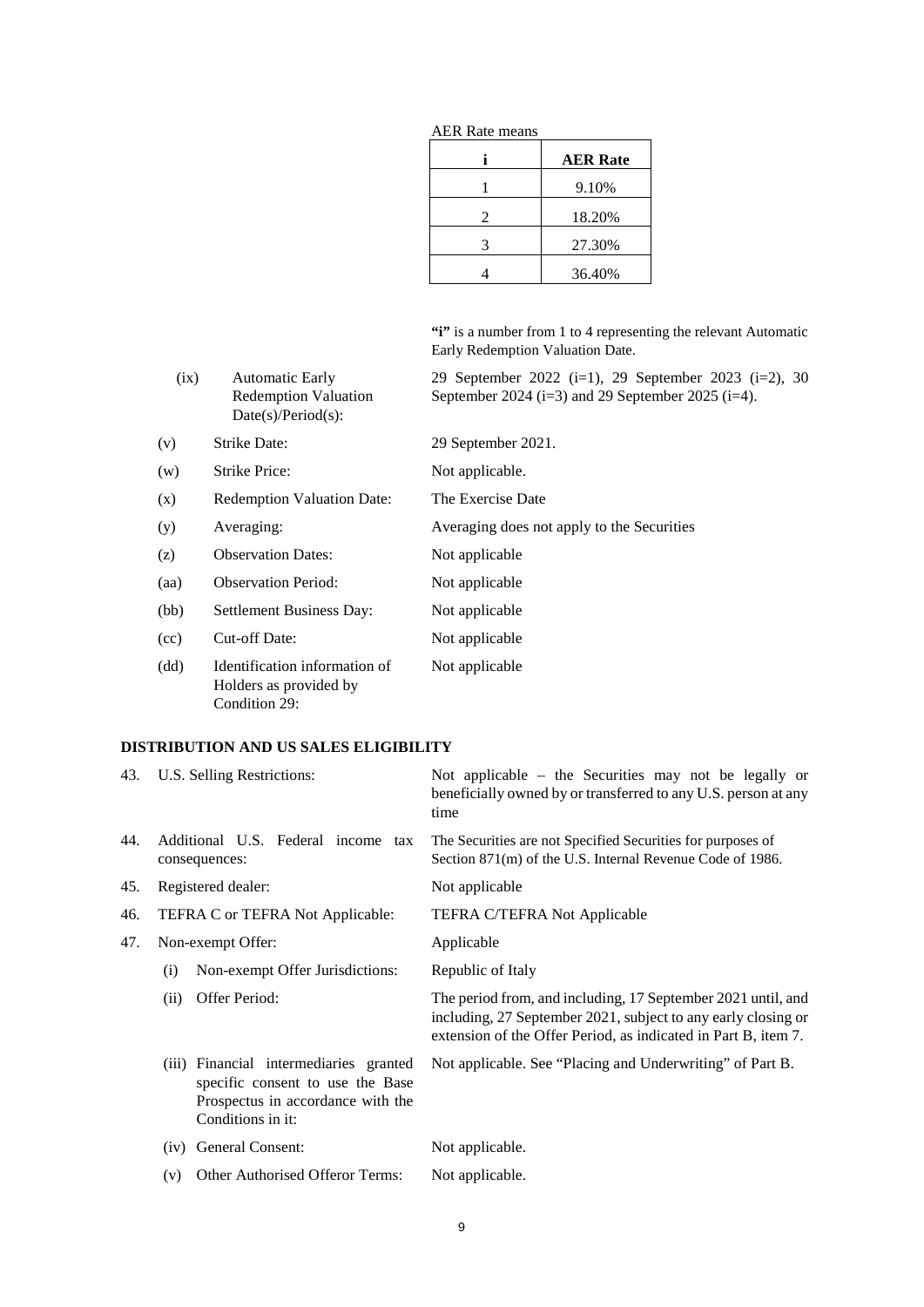- 48. Prohibition of Sales to EEA and UK Retail Investors:
	- (a) Selling Restrictions: Not applicable
	- (b) Legend: Not applicable

# **PROVISIONS RELATING TO COLLATERAL AND SECURITY**

- 49. Secured Security other than Notional Not applicable Value Repack Securities:
- 50. Notional Value Repack Securities Not applicable

# **Responsibility**

The Issuer accepts responsibility for the information contained in these Final Terms. To the best of the knowledge of the Issuer (who has taken all reasonable care to ensure that such is the case), the information contained herein is in accordance with the facts and does not omit anything likely to affect the import of such information.

Signed on behalf of BNP Paribas Arbitrage Issuance B.V.

As Issuer:

C. Nastage

By Cezar NASTASA, Duly authorised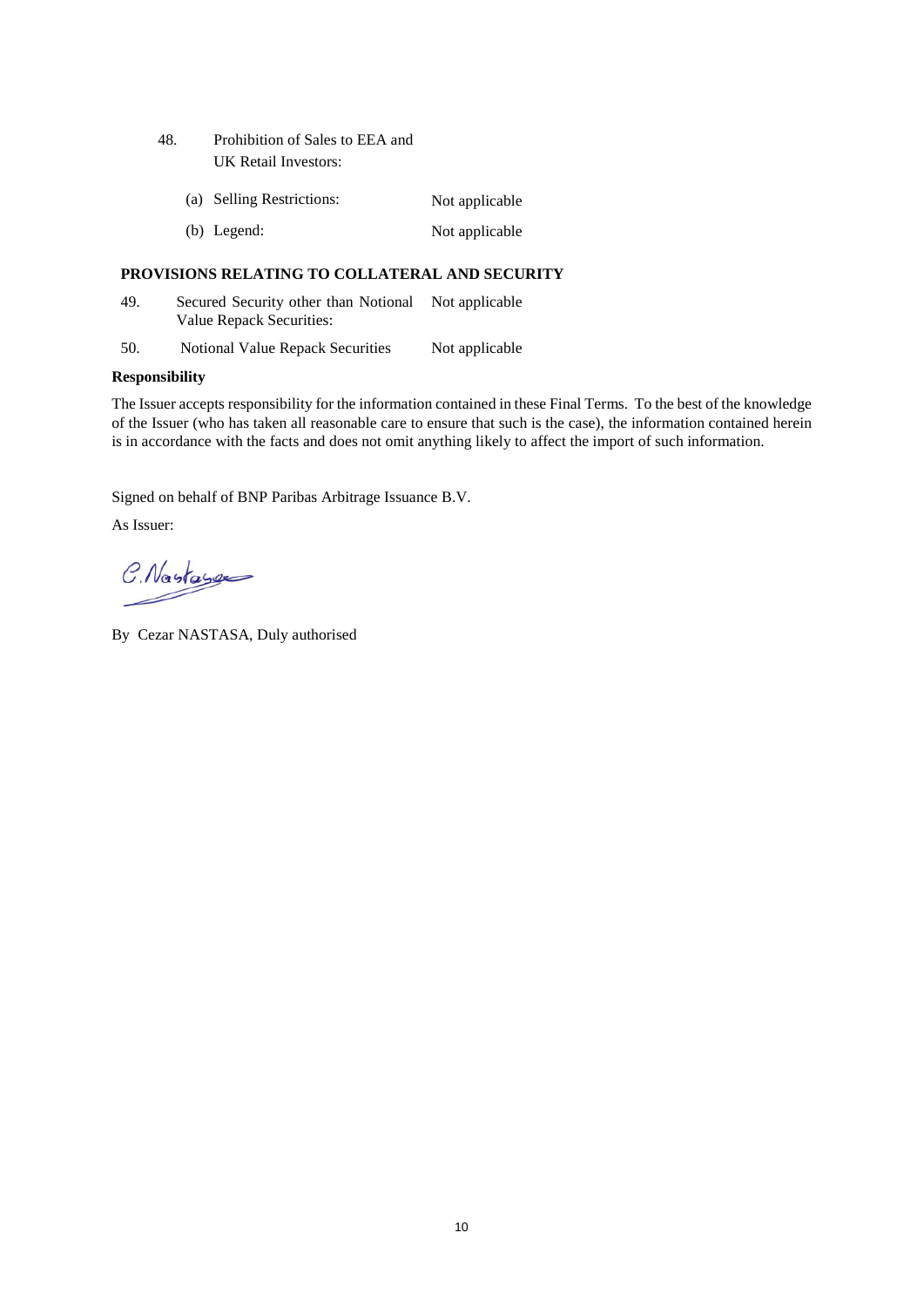# **PART B – OTHER INFORMATION**

## **1. Listing and Admission to trading**

Application will be made for the Securities to be admitted to trading on the Multilateral Trading Facility EuroTLX (managed by Borsa Italiana S.p.A.) with effect from a date prior to the Issue Date.

## **2. Ratings**

Ratings: The Securities have not been rated.

The long-term credit rating of the Issuer is A+ from S&P Global Ratings Europe Limited ("**Standard & Poor's**").

 The long-term credit rating of the Guarantor is Aa3 from Moody's Investors Service Ltd ("**Moody's**") and A+ from Standard & Poor's.

 As defined by Moody's, an "Aa" rating means that the obligations of the Issuer and the Guarantor under the Programme are judged to be upper-medium grade and are subject to low credit risk. Moody's appends numerical modifiers 1, 2, and 3 to each generic rating classification from Aaa through Caa. The modifier 3 indicates a ranking in the lower end of that generic rating category.

 As defined by Standard & Poor's, an obligation rated "A" is somewhat more susceptible to the adverse effects of changes in circumstances and economic conditions than obligations in higher-rated categories. However, the relevant Issuer and Guarantor's capacity to meet its financial commitment on the obligation is still strong. The addition of a plus  $(+)$  or minus  $(-)$  sign shows relative standing within the major rating category.

 Standard & Poor's is established in the European Union and is registered under Regulation (EC) No. 1060/2009 (as amended) (the "**CRA Regulation**"). Moody's is not established in the European Union and has not applied for registration under the CRA Regulation. The ratings issued by Moody's have been endorsed by Moody's France SAS in accordance with the CRA Regulation. Moody's France SAS is established in the European Union and registered under the CRA Regulation.

## **3. Interests of Natural and Legal Persons Involved in the Offer**

Investors shall be informed of the fact that Deutsche Bank S.p.A. (the "Distributor") will receive from the Issuer placement fees implicit in the Issue Price of the Securities equal to a maximum annual amount of 4% of the issue amount. All placement fees will be paid out upfront. Moreover, investors shall be aware that implicit in the Issue Price of the Securities are financial instrument costs for the Issuer, which include but are not limited to structuring costs, equal to an estimated amount of 1.46% of the issue amount.

Investors must also consider that such fees and costs are not included in the price of the Securities on the secondary market and, therefore, if the Securities are sold on the secondary market, fees and costs embedded in the Issue Price will be deducted from the sale price.

Save as discussed in the "*Potential Conflicts of Interest*" paragraph in the "*Risk Factors*" in the Base Prospectus, so far as the Issuer is aware, no person involved in the offer of the Securities has an interest material to the offer.

## **4. Reasons for the Offer, Estimated Net Proceeds and Total Expenses**

- (a) Reasons for the Issue: See "Use of Proceeds" in the Base Prospectus
- (b) Estimated net proceeds: USD 10,000,000
- (c) Estimated total expenses: Estimated total expenses not available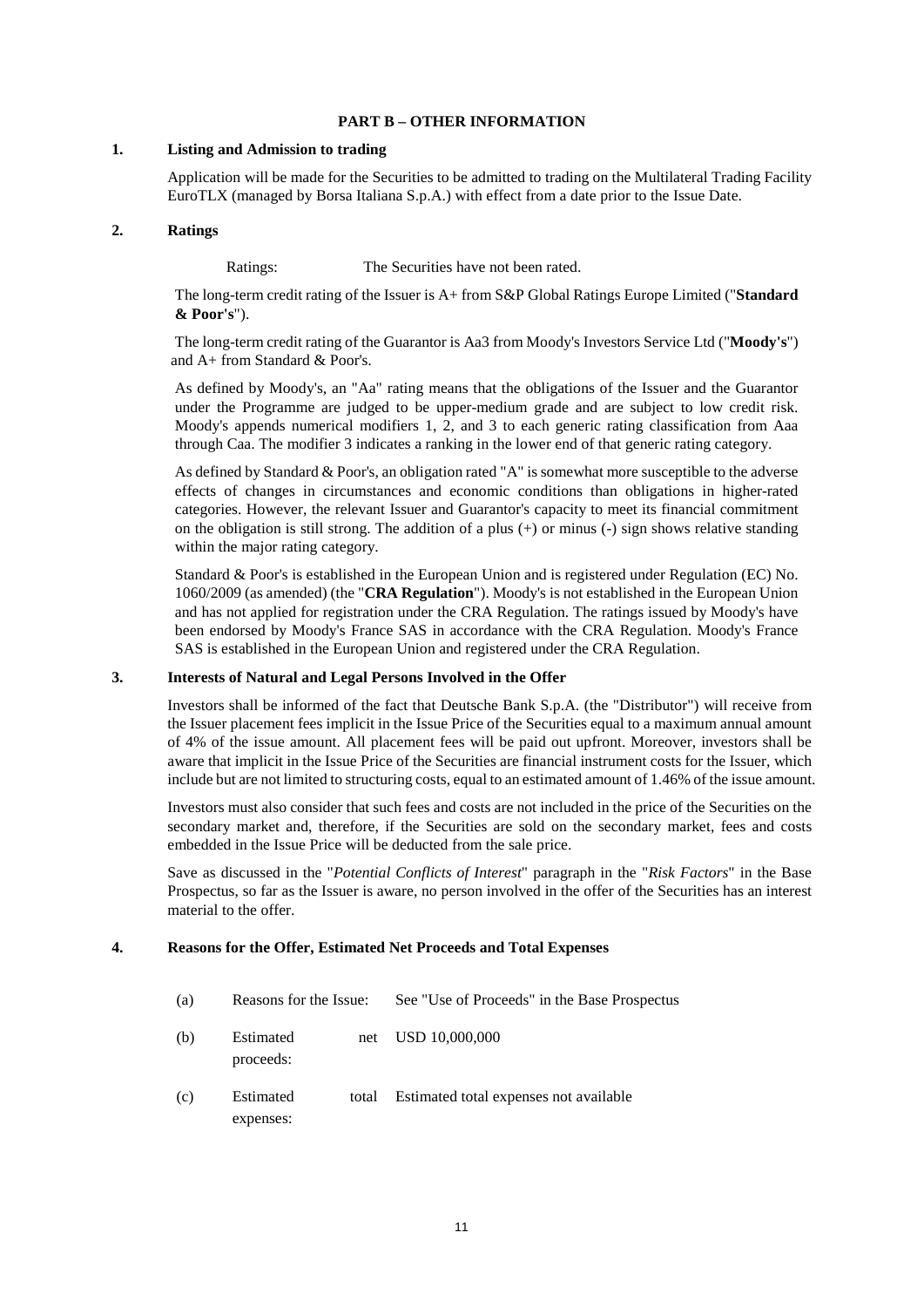# **5. Performance of Underlying / Formula / Other Variable and Other Information concerning the Underlying Reference**

See the Base Prospectus for an explanation of effect on value of Investment and associated risks in investing in Securities.

Past and further performances of the Underlying Share are available on the relevant Exchange website www.nasdaq.com and its volatility may be obtained at the office of the Calculation Agent by mail to the following address: investimenti@bnpparibas.it.

# **6. Operational Information**

Relevant Clearing System(s): Euroclear and Clearstream, Luxembourg.

# **7. Terms and Conditions of the Public Offer**

Offer Price: The Issue Price (of which a maximum annual amount of 4% (all tax included) is represented by commissions payable to the Distributor). Moreover, investors shall be aware that implicit in the Issue Price of the Securities are financial instrument costs for the Issuer, which include but are not limited to structuring costs, equal to an estimated amount of 1.46% of the issue amount.

Conditions to which the offer is subject: The Offer of the Securities is conditional on their issue.

> The Issuer reserves the right to modify the total nominal amount of the Certificates to which investors can subscribe, curtail the offer of the Securities or withdraw the offer of the Securities and/or, if the Securities have not yet been issued, cancel the issuance of the Securities for any reason at any time on or prior to the closing date of the Offer Period and advise the Distributor accordingly. For the avoidance of doubt, if any application has been made by a potential investor and the Issuer exercises such a right to withdraw the offer, each such potential investor shall not be entitled to subscribe or otherwise acquire the **Securities**

> The Issuer will in its sole discretion determine the final amount of Securities issued up to a limit of USD 10,000,000. The final amount of Securities that is issued on Issue Date to be admitted to trading on the Multilateral Trading Facility EuroTLX (managed by Borsa Italiana S.p.A.). The final amount of the Securities issued will be determined by the Issuer in light of prevailing market conditions, and in its sole and absolute discretion depending on the number of Securities which have been agreed to be subscribed as of the Issue Date.

> The Offer Period may be closed early as determined by Issuer in its sole discretion and notified on or around such earlier date by publication on the following webpage [www.investimenti.bnpparibas.it](http://www.investimenti.bnpparibas.it/)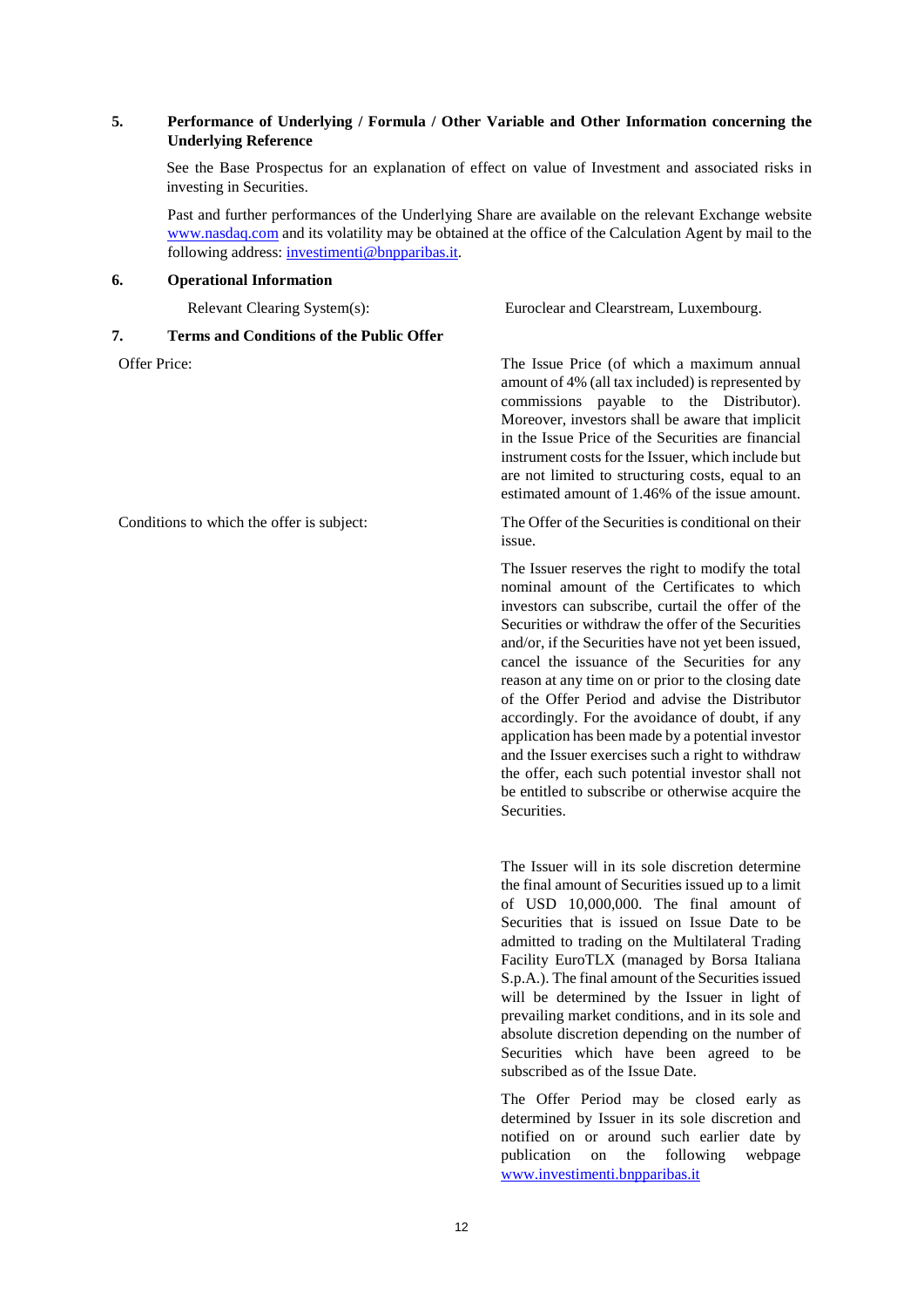The Issuer reserves the right to extend the Offer Period. The Issuer will inform of the extension of the Offer Period by means of a notice to be published on the following webpage [www.investimenti.bnpparibas.it](http://www.investimenti.bnpparibas.it/)

The Issuer reserves the right to increase the number of Securities to be issued during the Offer Period. The Issuer will inform the public of the size increase by means of a notice to be published on the following webpage [www.investimenti.bnpparibas.it](http://www.investimenti.bnpparibas.it/)

The final amount of the Securities issued will be determined by the Issuer in light of prevailing market conditions, and in its sole and absolute discretion depending on the number of Securities which have been asked to be subscribed for during the Offer Period.

The Issuer undertakes to file the application for the Certificates to be admitted to trading on the EuroTLX in time for the approval for admission to be granted before the Issue Date. The effectiveness of the offer is subject to the issue of the resolution for the admission to trading of the Certificates on the Euro TLX in advance of the Issue Date.

Description of the application process: Application to subscribe for the Securities can be made in Italy through the Distributor. The distribution activity will be carried out in accordance with the usual procedures of the **Distributor** 

> Investors may apply for the subscription of the Securities during normal Italian banking hours at the offices (*filiali*) of the Distributor from, and including, 17 September 2021 to, and including 27 September 2021, subject to any early closing or extension of the Offer Period.

> The Securities will also be distributed through door-to-door selling pursuant to Article 30 of the Italian Legislative Decree No. 58 of 24 February 1998, as amended from time to time (the "**Italian Financial Services Act**") from and including 17 September 2021 to, and including 23 September 2021, subject to any early closing or extension of the Offer Period.

> Pursuant to Article 30, paragraph 6, of the Italian Financial Services Act, the validity and enforceability of contracts entered into through door-to-door selling is suspended for a period of 7 (seven) days beginning on the date of purchase by the relevant investor. Within such period investors may notify the relevant Distributor of their withdrawal without payment of any charge or commission.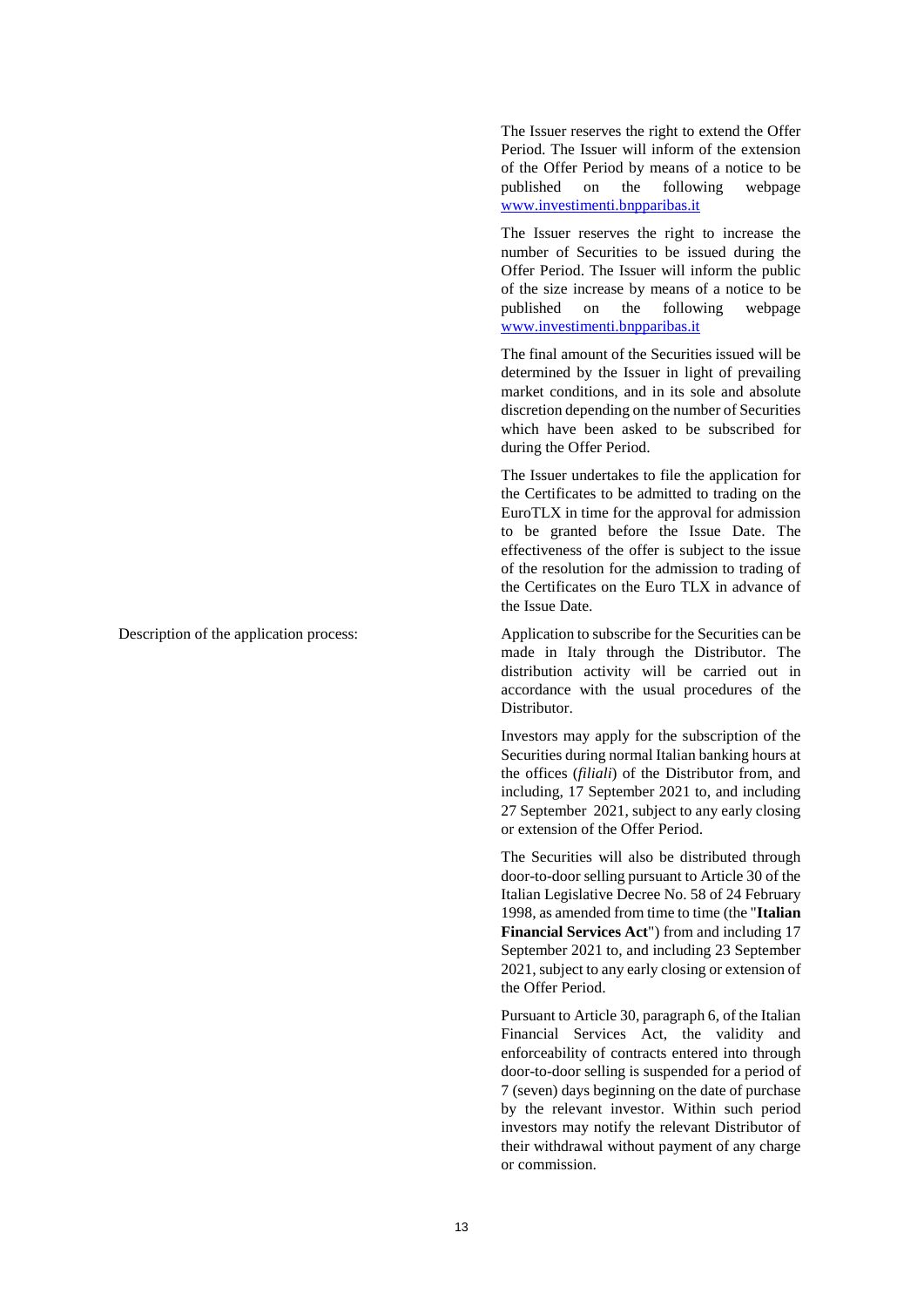The Distributor is responsible for the notification of any withdrawal right applicable in relation to the offer of the Securities to potential investors. Prospective investors will not be required to enter into any contractual arrangements directly with the Issuer in relation to the subscription for the Securities. Applicants having no client relationship with the Distributor with whom the acceptance form is filed may be required to open a current account or to make a temporary non-interest bearing deposit of an amount equal to the counter-value of the Securities requested, calculated on the basis of the Issue Price of the Securities. In the event that the Securities are not allotted or only partially allotted, the total amount paid as a temporary deposit, or any difference with the counter-value of the Securities allotted, will be repaid to the applicant without charge by the Issue Date. By purchasing the Securities, the holders of the Securities are deemed to have knowledge of all the Conditions of the Securities and to accept said Conditions. Applications received by the Distributor prior to the start of the Offer Period or after the closing date of the Offer Period, will be considered as not having been received and will be void. Details of the minimum and/or maximum amount of application: Minimum subscription amount per investor: USD 100 Maximum subscription amount per investor: 100,000\* Notional Amount. The maximum amount of application of Securities will be subject only to availability at the time of the application. Description of possibility to reduce subscriptions and manner for refunding excess amount paid by applicants: Not applicable Details of the method and time limits for paying up and delivering the Securities: The Securities will be issued on the Issue Date against payment to the Issuer by the Distributor of the gross subscription moneys. The Securities are cleared through the clearing system and are due to be delivered through the Distributor on or around the Issue Date. Manner in and date on which results of the offer are to be made public: Publication by means of a notice by loading the following link ([www.investimenti.bnpparibas.it\)](http://www.investimenti.bnpparibas.it/) in each case on or around the Issue Date. Procedure for exercise of any right of pre-emption, negotiability of subscription rights and treatment of Not applicable

subscription rights not exercised: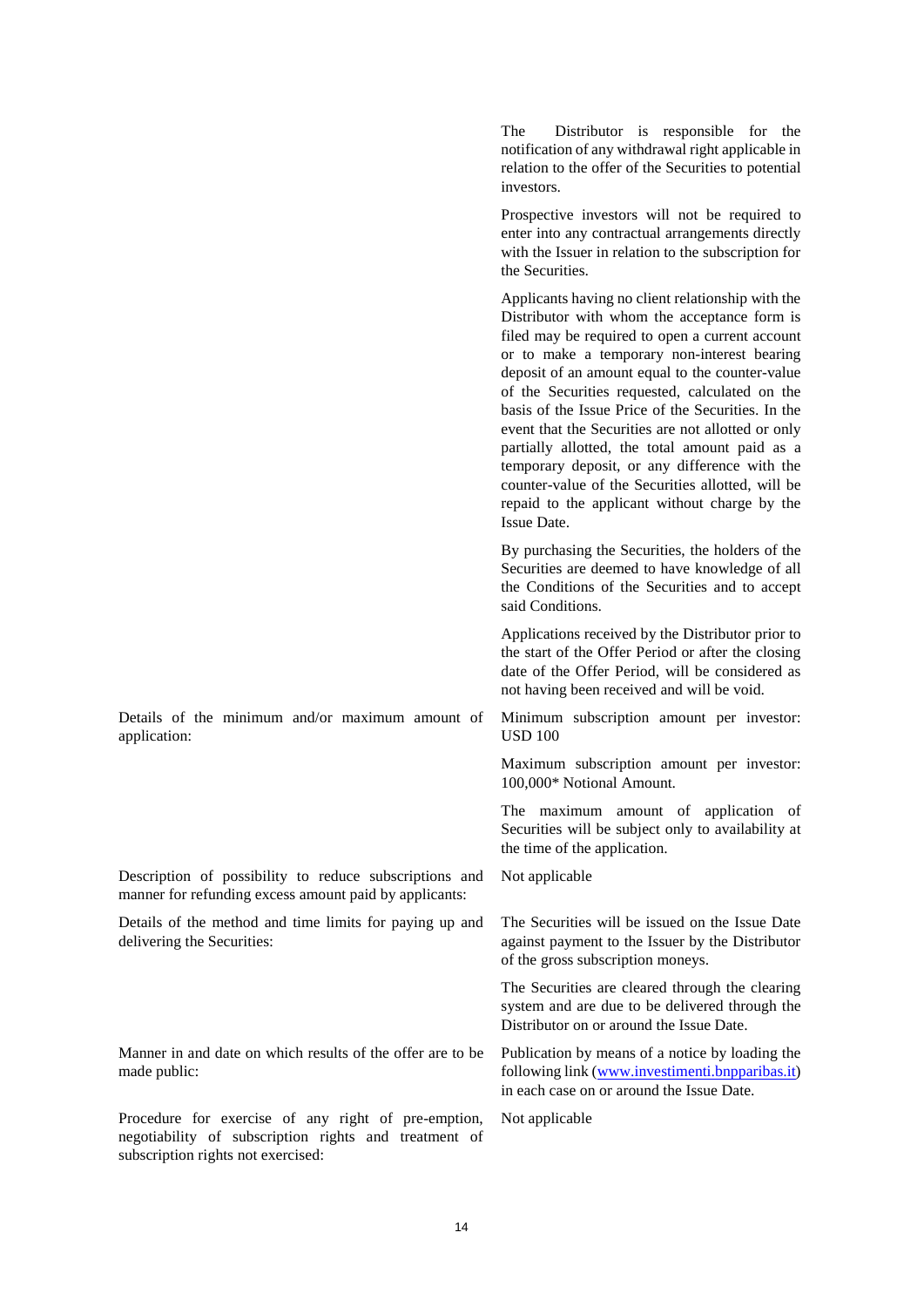Process for notification to applicants of the amount allotted and indication whether dealing may begin before notification is made:

There are no pre-identified allotment criteria.

The Distributor will adopt allotment criteria that ensure equal treatment of prospective investors. All of the Securities requested through the Distributor during the Offer Period will be assigned up to the maximum amount of the Offer.

In the event that during the Offer Period the requests exceed the number of Securities to be issued, the Issuer will at it discretion, either, (i) proceed to increase the size of the offer or, (ii) early terminate the Offer Period and suspend the acceptance of further requests.

Each investor will be notified by the Distributor of its allocation of Securities after the end of the Offer Period and in any event on or around the Issue Date.

No dealings in the Securities may take place prior to the Issue Date.

Amount of any expenses and taxes specifically charged to the subscriber or purchaser:

For the Offer Price which includes the commissions payable to the Distributor see above "Offer Price".

| <b>Series</b><br><b>Number</b> | <b>Issue Price</b><br>per Security | <b>Expenses</b><br>included in<br>the Issue |
|--------------------------------|------------------------------------|---------------------------------------------|
| CE2624PRT                      | <b>USD 100</b>                     | Price<br>$USD 5.46$ per<br>Certificate      |

## **8. Intermediaries with a firm commitment to act**

Name and address of the entities which have a firm commitment to act as intermediaries in secondary trading, providing liquidity through bid and after rates and a description of the main terms of their commitment:

## **9. Placing and Underwriting**

Name(s) and address(es), to the extent known to the Issuer, of the placers in the various countries where the offer takes place:

Name and address of the co-ordinator(s) of the global offer and of single parts of the offer:

Name and address of any paying agents and depository agents in each country (in addition to the Principal Security Agent):

Entities agreeing to underwrite the issue on a firm commitment basis, and entities agreeing to place the issue without a firm commitment or under "best efforts" arrangements:

None

The Distributor with the address set out below.

Not applicable

BNP Paribas Securities Services, Milan Branch Via Ansperto 5, 20123, Milano, Italy

The placement activity will be carried out by:

**Deutsche Bank S.p.A.**  Piazza del Calendario 3 20126 Milan Italy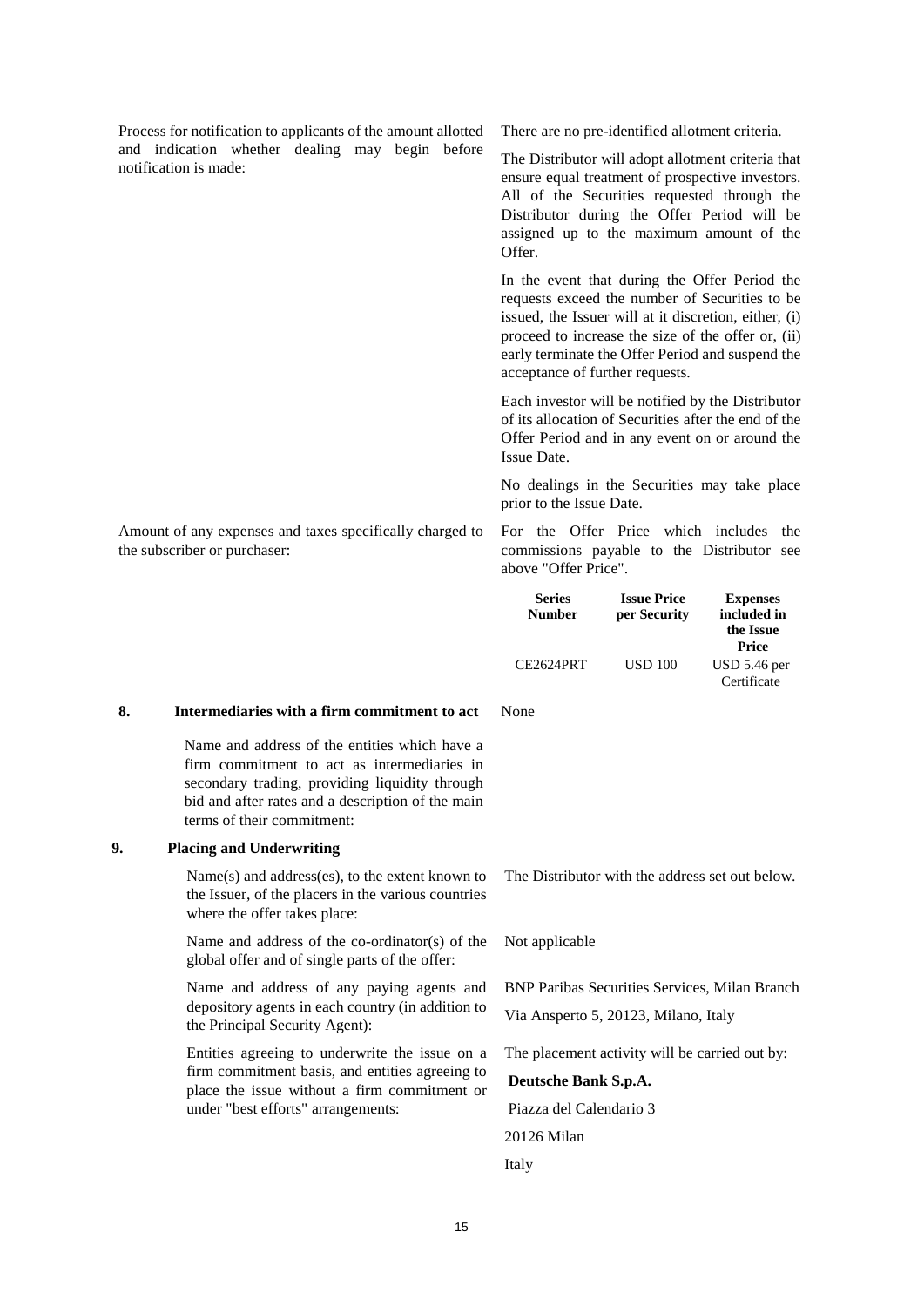# LEI: 7245009UXRIGIRYOBR48

# (the "**Distributor**")

When the underwriting agreement has been or will be reached: Not applicable

# **10. Yield**

Not applicable.

# **11. EU Benchmarks Regulation**

EU Benchmarks Regulation: Article 29(2) Not applicable statement on benchmarks**:**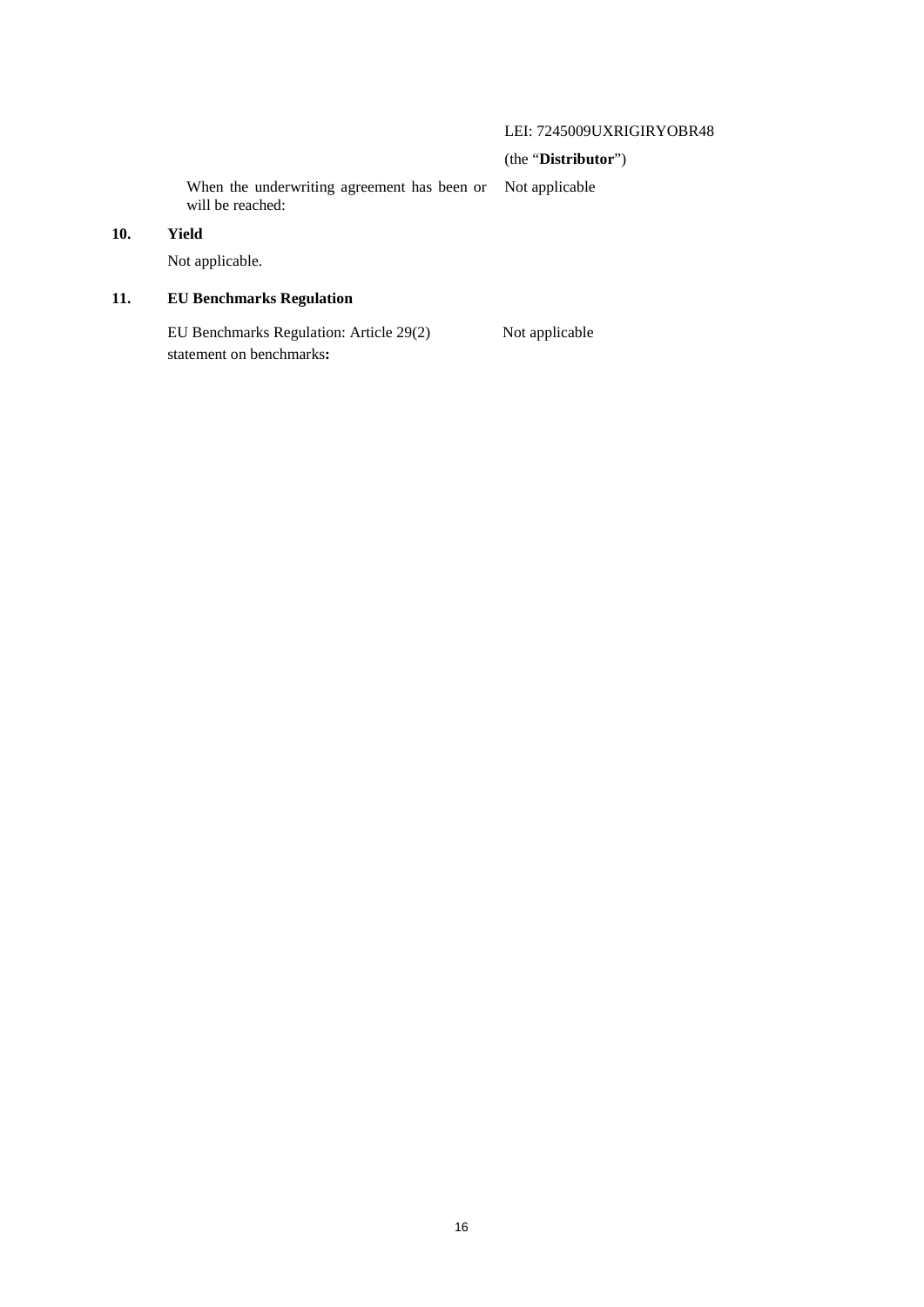# **Summary**

# **Section A – Introduction and Warnings**

## *Warnings*

This summary should be read as an introduction to the Base Prospectus and the applicable Final Terms.

Any decision to invest in any Securities should be based on a consideration of the Base Prospectus as a whole, including any documents incorporated by reference and the applicable Final Terms.

Investors may be exposed to a partial or total loss of their investment.

Where a claim relating to information contained in the Base Prospectus and the applicable Final Terms is brought before a court in a Member State of the European Economic Area, the plaintiff may, under the national legislation of the Member State where the claim is brought, be required to bear the costs of translating the Base Prospectus and the applicable Final Terms before the legal proceedings are initiated.

Civil liability in any such Member State attaches to the Issuer or the Guarantor solely on the basis of this summary, including any translation hereof, but only if it is misleading, inaccurate or inconsistent when read together with the other parts of the Base Prospectus and the applicable Final Terms or it does not provide, when read together with the other parts of the Base Prospectus and the applicable Final Terms, key information in order to aid investors when considering whether to invest in the Securities.

You are about to purchase a product that is not simple and may be difficult to understand.

**Name and international securities identification number (ISIN) of the securities**

USD "5Y Express Autocallable" Certificates linked to Cisco Systems Inc Share - The securities are Certificates. International Securities Identification Number ("**ISIN**"): XS2306642187.

#### **Identity and contact details of the issuer**

BNP Paribas Issuance B.V. (the "**Issuer**"), Herengracht 595, 1017 CE Amsterdam, the Netherlands (telephone number: +31(0)88 738 0000). The legal entity identifier of the Issuer is 7245009UXRIGIRYOBR48.

**Identity and contact details of the offeror and / or person asking for admission to trading**

Offeror: Deutsche Bank S.p.A., Piazza del Calendario 3, 20126 Milan, Italy. The Legal Entity Identifyer (LEI) of the Offeror is 529900SS7ZWCX82U3W60. Person asking for admission to trading : BNP Paribas Issuance B.V. (the "Issuer"), Herengracht 595, 1017 CE Amsterdam, the Netherlands (telephone number: +31(0)88 738 0000).

#### **Identity and contact details of the competent authority approving the prospectus**

Autorité des Marchés Financiers ("**AMF**"), 17, place de la Bourse, 75082 Paris Cedex 02, France - +33(0)1 53 45 60 00 - www.amf-france.org

#### **Date of approval of the prospectus**

The Base Prospectus has been approved on 1 June 2021 under the approval number 21-196 by the AMF, as supplemented from time to time.

## **Section B - Key information on the issuer**

#### *Who is the issuer of the securities?*

**Domicile / legal form / LEI / law under which the issuer operates / country of incorporation**

BNPP B.V. was incorporated in the Netherlands as a private company with limited liability under Dutch law having its registered office at Herengracht 595, 1017 CE Amsterdam, the Netherlands. Legal entity identifier (LEI): 7245009UXRIGIRYOBR48.

BNPP B.V.'s long term credit rating is A+ with a negative outlook (S&P Global Ratings Europe Limited) and BNPP B.V.'s short term credit rating is A-1 (S&P Global Ratings Europe Limited).

#### **Principal activities**

The principal activity of the Issuer is to issue and/or acquire financial instruments of any nature and to enter into related agreements for the account of various entities within the BNPP Group.

The assets of BNPP B.V. consist of the obligations of other BNPP Group entities. Holders of securities issued by BNPP B.V. will, subject to the provisions of the Guarantee issued by BNPP, be exposed to the ability of BNPP Group entities to perform their obligations towards BNPP B.V.

**Major shareholders**

BNP Paribas holds 100 per cent. of the share capital of BNPP B.V.

## **Identity of the issuer's key managing directors**

The Managing Director of the Issuer is BNP Paribas Finance B.V.

The Managing Directors of BNP Paribas Finance B.V. are Edwin Herskovic, Erik Stroet, Folkert van Asma, Richard Daelman, Geert Lippens and Matthew Yandle.

### **Identity of the issuer's statutory auditors**

Mazars N.V. are the auditors of the Issuer. Mazars N.V. is an independent public accountancy firm in the Netherlands registered with the NBA (*Nederlandse Beroepsorganisatie van Accountants*).

| What is the key financial information regarding the issuer? |            |            |  |  |  |
|-------------------------------------------------------------|------------|------------|--|--|--|
| Kev financial information                                   |            |            |  |  |  |
| Income statement                                            |            |            |  |  |  |
| Year<br>Year-1                                              |            |            |  |  |  |
| In €                                                        | 31/12/2020 | 31/12/2019 |  |  |  |
| 47.976<br>54.758<br><b>Operating profit/loss</b>            |            |            |  |  |  |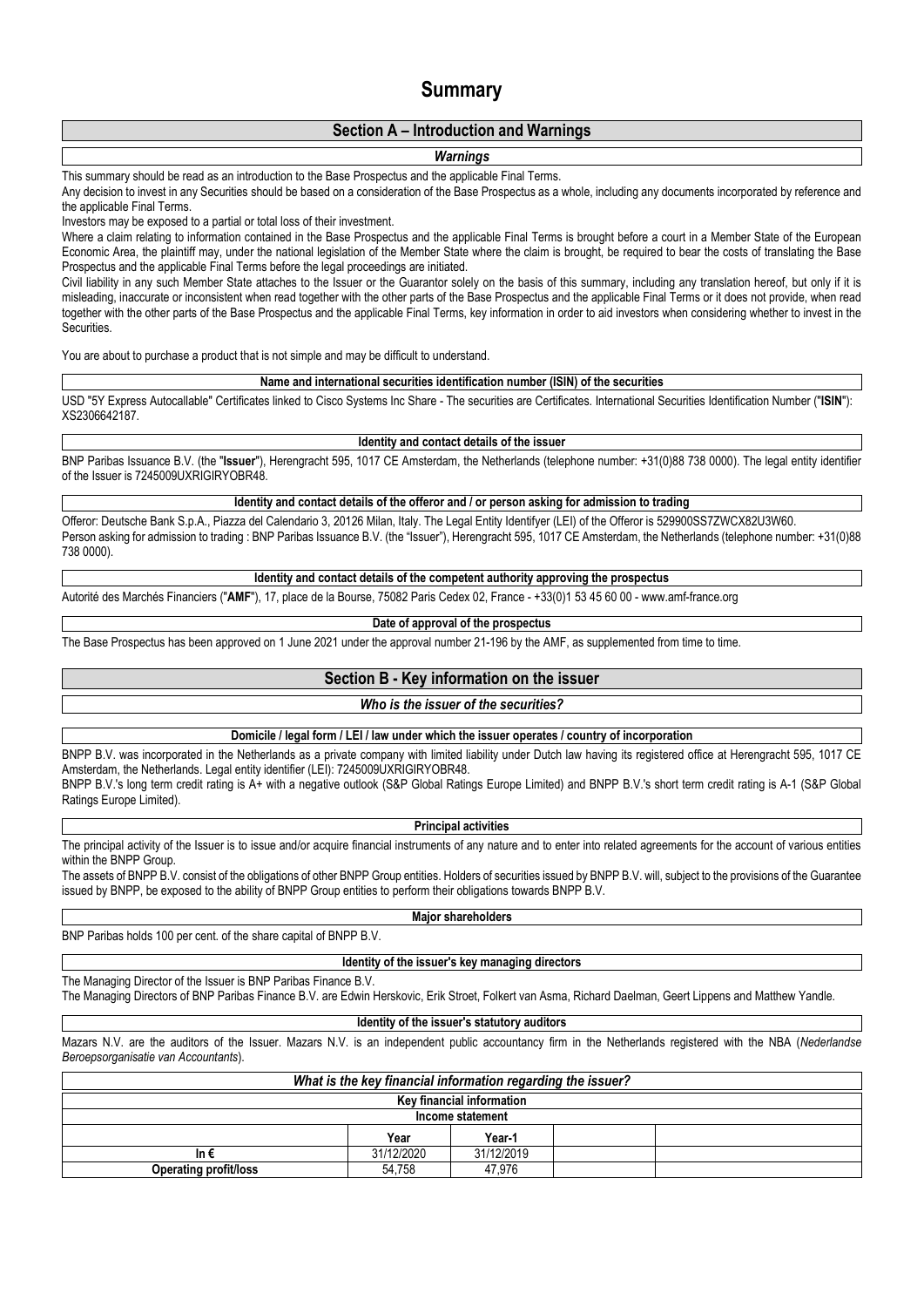| <b>Balance sheet</b>                                      |                |                |  |  |  |  |
|-----------------------------------------------------------|----------------|----------------|--|--|--|--|
|                                                           | Year           | Year-1         |  |  |  |  |
| In $\epsilon$                                             | 31/12/2020     | 31/12/2019     |  |  |  |  |
| Net financial debt (long term debt plus short term        | 69,621,531,827 | 64,938,742,676 |  |  |  |  |
| debt minus cash)                                          |                |                |  |  |  |  |
| Current ratio (current assets/current liabilities)        |                |                |  |  |  |  |
| Debt to equity ratio (total liabilities/total shareholder | 112.649        | 112.828        |  |  |  |  |
| equity)                                                   |                |                |  |  |  |  |
| Interest cover ratio (operating income/interest           | No interest    | No interest    |  |  |  |  |
| expense)                                                  | expenses       | expenses       |  |  |  |  |
| <b>Cash flow statement</b>                                |                |                |  |  |  |  |
|                                                           | Year           | Year-1         |  |  |  |  |
| In $\epsilon$                                             | 31/12/2020     | 31/12/2019     |  |  |  |  |
| Net Cash flows from operating activities                  | -563.228       | 661.222        |  |  |  |  |
| Net Cash flows from financing activities                  |                |                |  |  |  |  |
| Net Cash flows from investing activities                  |                |                |  |  |  |  |

#### **Qualifications in the audit report**

Not applicable, there are no qualifications in any audit report on the historical financial information included in the Base Prospectus.

## *What are the key risks that are specific to the issuer?*

Not applicable. BNPP B.V. is an operating company. The creditworthiness of BNPP B.V. depends on the creditworthiness of BNPP.

## **Section C - Key Information on the securities**

## *What are the main features of the securities?*

# **Type, class and ISIN**

USD "5Y Express Autocallable" Certificates linked to Cisco Systems Inc Share - The securities are Certificates. International Securities Identification Number ("**ISIN**"): XS2306642187.

**Currency / denomination / par value / number of securities issued / term of the securities**

The currency of the Securities is United States Dollar ("USD"). The Securities have a par value of USD 100. 100,000 Securities will be issued. The Securities will be redeemed on 29 September 2026.

#### **Rights attached to the securities**

*Negative pledge* - The terms of the Securities will not contain a negative pledge provision.

*Events of Default* - The terms of the Securities will not contain events of default.

*Governing law* - The Securities are governed by English law.

The objective of this product is to provide you with a return based on the performance of an underlying share. This product has a fixed term and will redeem on the Redemption Date unless redeemed early in accordance with the Automatic Early Redemption provisions below. Unless the product has been redeemed early, the following provisions would apply.

On the Redemption Date you will receive in respect of each certificate:

1. If the Final Reference Price is greater than or equal to 100% of the Initial Reference Price: a payment in cash equal to 145.50% of the Notional Amount.

2. If the Final Reference Price is less than 100% of the Initial Reference Price:

a. If a Barrier Event has not occurred: a payment in cash equal to the Notional Amount.

 b. If a Barrier Event has occurred: a payment in cash equal to the Notional Amount decreased by the Performance of the Underlying. In this case you will suffer a partial or total loss of the Notional Amount.

Automatic Early Redemption: If, on any Autocall Valuation Date, the closing price of the Underlying is greater than or equal to the relevant Autocall Barrier, the product will be redeemed on the corresponding Early Redemption Date. You will receive for each certificate a payment in cash equal to the Notional Amount plus a premium based on the relevant Exit Rate.

#### **Where:**

A Barrier Event shall be deemed to occur if the Final Reference Price is below the Barrier.

The Performance of an Underlying is the difference between its Final Reference Price and its Initial Reference Price, divided by its Initial Reference Price, expressed in absolute value.

The Initial Reference Price is the closing price of the Underlying on the Strike Date.

The Final Reference Price is the closing price of the Underlying on the Redemption Valuation Date.

| <b>Strike Date</b>                | 29 September 2021                                                    | <b>Issue Price</b>                       | USD 100                                                                             |
|-----------------------------------|----------------------------------------------------------------------|------------------------------------------|-------------------------------------------------------------------------------------|
| <b>Issue Date</b>                 | 30 September 2021                                                    | <b>Product Currency</b>                  | <b>USD</b>                                                                          |
| <b>Redemption Valuation Date</b>  | 22 September 2026                                                    | <b>Notional Amount (per certificate)</b> | <b>USD 100</b>                                                                      |
| <b>Redemption Date (maturity)</b> | 29 September 2026                                                    |                                          |                                                                                     |
| <b>Barrier</b>                    | 70% of the Initial Reference Price                                   | <b>Autocall Valuation Date(s)</b>        | 29 September 2022, 29 September 2023,<br>30 September 2024 and 29 September<br>2025 |
| <b>Early Redemption Date(s)</b>   | 6 October 2022, 6 October 2023, 7<br>October 2024 and 6 October 2025 | <b>Autocall Barrier(s)</b>               | 100% of the Initial Reference Price                                                 |
| <b>Exit Rate(s)</b>               | 9.10%, 18.20%, 27.30% and 36.40% of<br>the Notional Amount           |                                          |                                                                                     |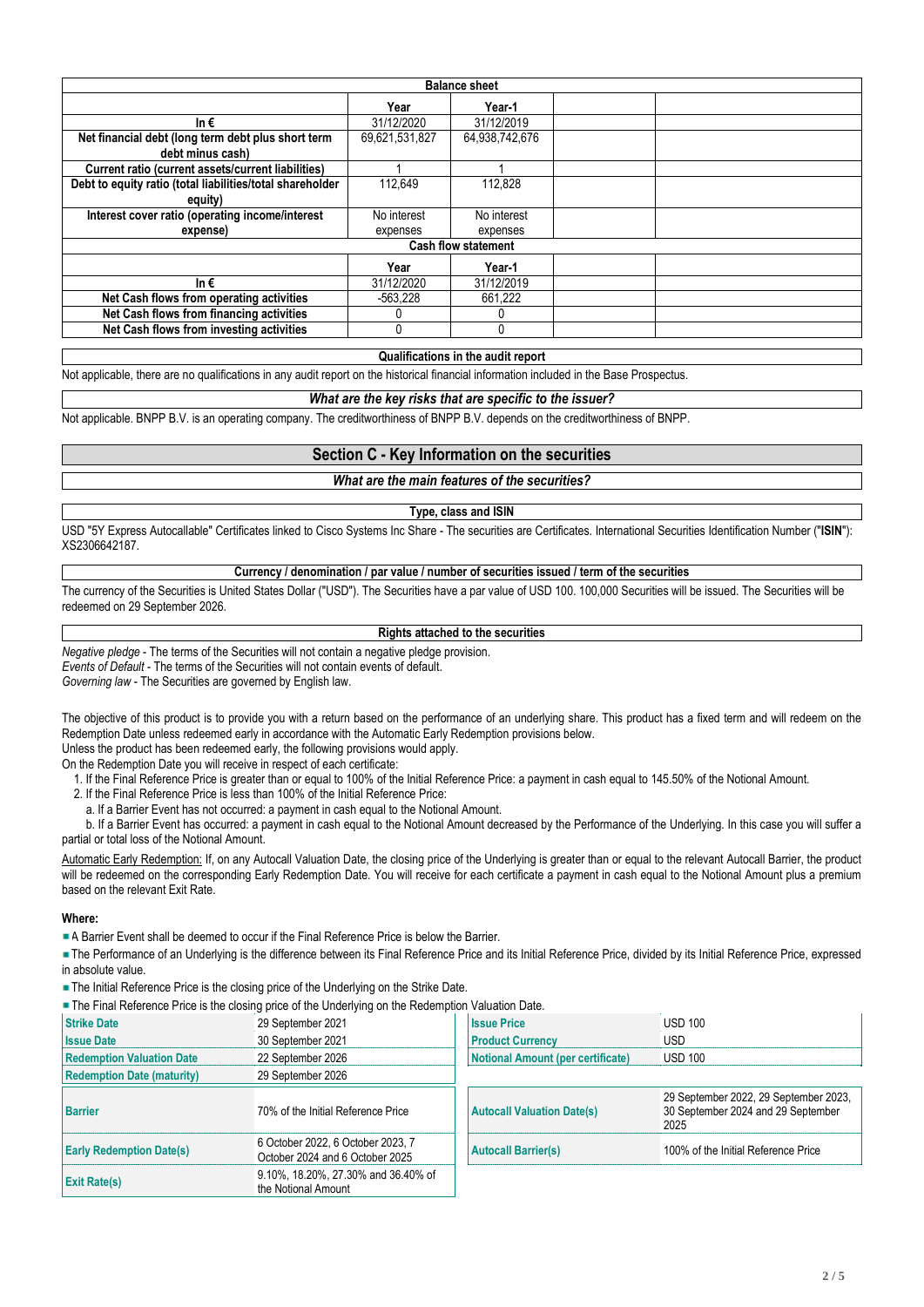| Underlying             | Code    | <b>ISIN</b>                 |
|------------------------|---------|-----------------------------|
| Cisco S<br>Svstems Inc | `SCO UW | <sup>-</sup> 275R1023<br>◡◡ |

*Meetings* - The terms of the Securities will contain provisions for calling meetings of holders of such Securities to consider matters affecting their interests generally. These provisions permit defined majorities to bind all holders, including holders who did not attend and vote at the relevant meeting and holders who voted in a manner contrary to the majority.

*Representative of holders* - No representative of the Holders has been appointed by the Issuer.

#### **Seniority of the securities**

The Securities are unsubordinated and unsecured obligations of the Issuer and rank *pari passu* among themselves.

#### **Restrictions on the free transferability of the securities**

There are no restrictions on the free transferability of the Securities.

## **Dividend or payout policy**

Not Applicable

## *Where will the securities be traded?*

**Admission to trading**

Application will be made by the Issuer (or on its behalf) for the Securities to be admitted to trading on the EuroTLX .

# *Is there a guarantee attached to the securities?*

#### **Nature and scope of the guarantee**

The obligations under the quarantee are senior preferred obligations (within the meaning of Article L.613-30-3-I-3° of the French Code monétaire et financier) and unsecured obligations of BNPP and will rank pari passu with all its other present and future senior preferred and unsecured obligations subject to such exceptions as may from time to time be mandatory under French law.

In the event of a bail-in of BNPP but not BNPP B.V., the obligations and/or amounts owed by BNPP under the quarantee shall be reduced to reflect any such modification or reduction applied to liabilities of BNPP resulting from the application of a bail-in of BNPP by any relevant regulator (including in a situation where the Guarantee itself is not the subject of such bail-in).

The Guarantor unconditionally and irrevocably guarantees to each Holder that, if for any reason BNPP B.V. does not pay any sum payable by it or perform any other obligation in respect of any Securities on the date specified for such payment or performance the Guarantor will, in accordance with the Conditions pay that sum in the currency in which such payment is due in immediately available funds or, as the case may be, perform or procure the performance of the relevant obligation on the due date for such performance.

### **Description of the guarantor**

The Securities will be unconditionally and irrevocably guaranteed by BNP Paribas ("BNPP" or the "Guarantor") pursuant to an English law deed of garantee executed by BNPP 1 June 2021 (the "Guarantee").

The Guarantor was incorporated in France as a société anonyme under French law and licensed as a bank having its head office at 16, boulevard des Italiens - 75009 Paris, France. Legal entity identifier (LEI): R0MUWSFPU8MPRO8K5P83.

BNPP's long-term credit ratings are A+ with a negative outlook (S&P Global Ratings Europe Limited), Aa3 with a stable outlook (Moody's Investors Service Ltd.), , AAwith a negative outlook (Fitch Ratings Ireland Limited) *(which is the long-term rating assigned to BNPP's senior preferred debt by Fitch Ratings Ireland Limited)* and AA (low) with a stable outlook (DBRS Rating GmbH) and BNPP's short-term credit ratings are A-1 (S&P Global Ratings Europe Limited), P-1 (Moody's Investors Service Ltd.), F1+ (Fitch Ratings Ireland Limited.) and R-1 (middle) (DBRS Rating GmbH).

BNPP is a European leading provider of banking and financial services and has four domestic Retail Banking markets in Europe, namely in France, Belgium, Italy and Luxembourg. It operates in 68 countries and has more than 193,000 employees, including nearly 148,000 in Europe.

BNP Paribas holds key positions in its two main businesses:

- Retail Banking and Services, which includes:

*Domestic Markets*, comprising: French Retail Banking (FRB), BNL banca commerciale (BNL bc), Italian retail banking, Belgian Retail Banking (BRB), Other Domestic Markets activities including Arval, BNP Paribas Leasing Solutions, BNP Paribas Personal Investors, Nickel and Luxembourg Retail Banking (LRB);

*International Financial Services*, comprising: Europe-Mediterranean, BancWest, Personal Finance, Insurance, Wealth and Asset Management;

- Corporate and Institutional Banking (CIB): Corporate Banking, Global Markets, Securities Services.

BNP Paribas SA is the parent company of the BNP Paribas Group.

As at 31 December 2020, the main shareholders were Société Fédérale de Participations et d'Investissement ("SFPI") a public-interest société anonyme (public limited company) acting on behalf of the Belgian government state holding 7.7% of the share capital, BlackRock Inc. holding 6.0% of the share capital and Grand Duchy of Luxembourg holding 1.0% of the share capital.

| Key financial information for the purpose of assessing the guarantor's ability to fulfil its commitments under the guarantee |            |                  |            |            |                                                       |
|------------------------------------------------------------------------------------------------------------------------------|------------|------------------|------------|------------|-------------------------------------------------------|
|                                                                                                                              |            | Income statement |            |            |                                                       |
|                                                                                                                              | Year       | Year-1           | Year-2     | Interim    | Comparative interim from<br>same period in prior year |
| In millions of $\epsilon$                                                                                                    | 31/12/2020 | 31/12/2019       | 31/12/2018 | 31/03/2021 | 31/03/2020                                            |
| Net interest income                                                                                                          | 21.312     | 21.127           | 21.062     | n.a        | n.a                                                   |
| Net fee and commission income                                                                                                | 9,862      | 9.365            | 9.207      | n.a        | n.a                                                   |
| Net gain on financial instruments                                                                                            | 7.146      | 7.464            | 6.118      | n.a        | n.a                                                   |
| <b>Revenues</b>                                                                                                              | 44.275     | 44.597           | 42.516     | 11.829     | 10,888                                                |
| Cost of risk                                                                                                                 | $-5.717$   | $-3.203$         | $-2.764$   | -896       | $-1,426$                                              |
| <b>Operating Income</b>                                                                                                      | 8.364      | 10.057           | 9.169      | 2,336      | 1,305                                                 |
| Net income attributable to equity                                                                                            | 7.067      | 8.173            | 7.526      | 1.768      | 1,282                                                 |
| holders                                                                                                                      |            |                  |            |            |                                                       |
| Earnings per share (in euros)                                                                                                | 5.31       | 6.21             | 5.73       | .31        | 0.93                                                  |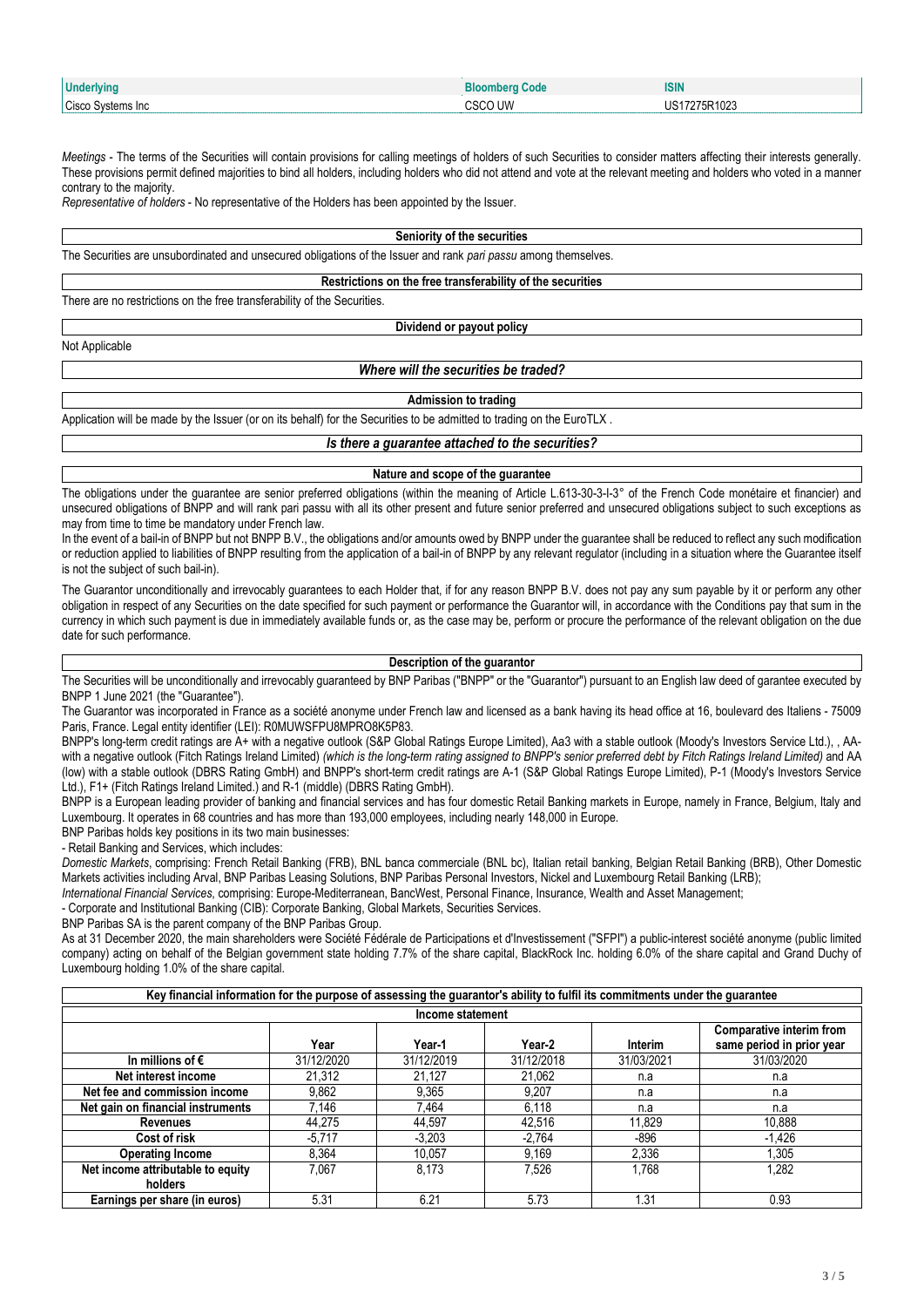| <b>Balance sheet</b>                       |            |            |            |            |                                 |
|--------------------------------------------|------------|------------|------------|------------|---------------------------------|
|                                            |            |            |            |            | <b>Comparative interim from</b> |
|                                            | Year       | Year-1     | Year-2     | Interim    | same period in prior year       |
| In millions of $\epsilon$                  | 31/12/2020 | 31/12/2019 | 31/12/2018 | 31/03/2021 | 31/03/2020                      |
| Total assets                               | 2,488,491  | 2,164,713  | 2,040,836  | 2,660,266  | 2,673,276                       |
| <b>Debt securities</b>                     | 212,351    | 221,336    | 206,359    | 236,942    | 223,387                         |
| Of which mid long term Senior              | 82.086*    | 88.466*    | 88.381     | n.a        | n.a                             |
| Preferred                                  |            |            |            |            |                                 |
| Subordinated debt                          | 23.325     | 20.896     | 18,414     | n.a        | n.a                             |
| Loans and receivables from                 | 809,533    | 805,777    | 765,871    | 821,991    | 941.099                         |
| customers (net)                            |            |            |            |            |                                 |
| <b>Deposits from customers</b>             | 940.991    | 834,667    | 796.548    | 974.083    | 907.662                         |
| Shareholders' equity (Group share)         | 112.799    | 107.453    | 101.467    | 113.788    | 109.037                         |
| Doubtful loans/ gross                      | 2.1%       | 2.2%       | 2.6%       | 2.1%       | 2.1%                            |
| outstandings**                             |            |            |            |            |                                 |
| <b>Common Equity Tier 1 capital (CET1)</b> | 12.8%      | 12.1%      | 11.8%      | 12.8%      | 12%                             |
| ratio                                      |            |            |            |            |                                 |
| Total Capital Ratio                        | 16.4%      | 15.5%      | 15%        | 16.2%      | 15.5%                           |
| Leverage Ratio***                          | 4.9%       | 4.6%       | 4.5%       | 4.3%       | 3.9%                            |

(\*) Regulatory scope

(\*\*) Impaired loans (stage 3) to customers and credit institutions, not netted of guarantees, including on-balance sheet and off-balance sheet and debt securities measured at amortized costs or at fair value through shareholders' equity reported on gross outstanding loans to customers and credit institutions, on-balance sheet and off-balance sheet and including debt securities measured at amortized costs or at fair value through shareholders' equity (excluding insurance).

(\*\*\*) Taking into account the temporary exemption related to deposits with Eurosytem central banks (calculated in accordance with Regulation (EU) No. 2020/873, Article 500b). It amounts to 4.4% as at 31.12.20 excluding this effect.

#### **Most material risk factors pertaining to the guarantor**

**1.** A substantial increase in new provisions or a shortfall in the level of previously recorded provisions exposed to credit risk and counterparty risk could adversely affect the BNP Paribas Group's results of operations and financial condition

**2.** An interruption in or a breach of the BNP Paribas Group's information systems may cause substantial losses of client or customer information, damage to the BNP Paribas Group's reputation and result in financial losses

**3.** The BNP Paribas Group may incur significant losses on its trading and investment activities due to market fluctuations and volatility

**4.** Adjustments to the carrying value of the BNP Paribas Group's securities and derivatives portfolios and the BNP Paribas Group's own debt could have an adverse effect on its net income and shareholders' equity

**5.** The BNP Paribas Group's access to and cost of funding could be adversely affected by a resurgence of financial crises, worsening economic conditions, rating downgrades, increases in sovereign credit spreads or other factors

**6.** Adverse economic and financial conditions have in the past had and may in the future have an impact on the BNP Paribas Group and the markets in which it operates

**7.** Laws and regulations adopted in recent years, particularly in response to the global financial crisis, as well as new legislative proposals, may materially impact the BNP Paribas Group and the financial and economic environment in which it operates

**8.** The BNP Paribas Group may incur substantial fines and other administrative and criminal penalties for noncompliance with applicable laws and regulations, and may also incur losses in related (or unrelated) litigation with private parties

**9.** Epidemics and pandemics, including the ongoing coronavirus (COVID-19) pandemic and their economic consequences may adversely affect the Group's business, operations, results and financial condition

|--|

**Most material risk factors specific to the securities**

There are also risks associated with the Securities, including:

## **1. Risks related to the structure of the securities:**

The return on the Securities depends on the performance of the Underlying Reference(s) and whether knock-in or knock out features apply. Auto-callable Products include automatic early redemption mechanisms. Depending on the applicable formula, if an automatic early redemption event occurs investors may be exposed to a partial loss of their investment. Investors may be exposed to a partial or total loss of their investment.

#### **2. Risks related to the underlying and its disruption and adjustments:**

Unlike a direct investment in any Share(s), Stapled Share(s), GDR(s) and/or ADR(s) comprising the Underlying Reference(s) (together the "Share(s)"), an investment in Share Securities does not entitle Holders to vote or receive dividends or distributions (unless otherwise specified in the Final Terms). Accordingly, the return on Share Securities will not be the same as a direct investment in the relevant Share(s) and could be less than a direct investment.

Exposure to shares, similar market risks to a direct investment in an equity, potential adjustment events or extraordinary events and market disruption or failure to open of an exchange may have an adverse effect on the value and liquidity of the Securities.

#### **3. Risks related to the trading markets of the securities:**

The trading price of the Securities may be affected by a number of factors including, but not limited to, the relevant price, value or level of the Underlying Reference(s), the time remaining until the scheduled redemption date of the Securities, the actual or implied volatility associated with the Underlying Reference(s) and the correlation risk of the relevant Underlying Reference(s). The possibility that the value and trading price of the Securities will fluctuate (either positively or negatively) depends on a number of factors, which investors should consider carefully before purchasing or selling Securities.

#### **4. Legal risks:**

The terms of the Securities will contain provisions for calling meetings of holders of such Securities to consider matters affecting their interests generally. These provisions permit defined majorities to bind all holders, including holders who did not attend and vote at the relevant meeting and holders who voted in a manner contrary to the majority.

## **Section D - Key Information on the offer of securities to the public and/or admission to trading on a regulated market**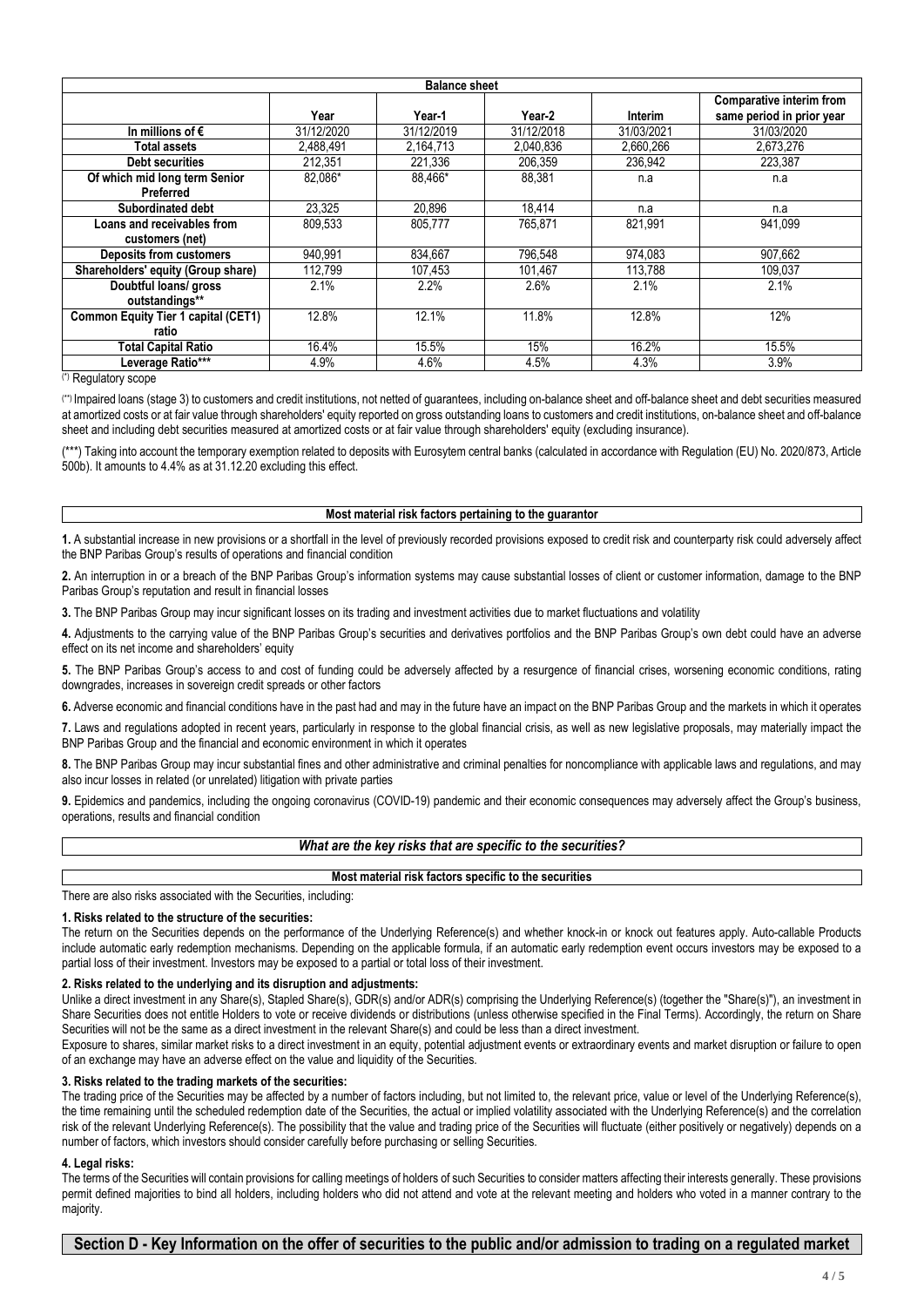# *Under which conditions and timetable can I invest in this security?*

### **General terms, conditions and expected timetable of the offer**

The securities will be offered to the public from and including September  $17<sup>th</sup>$ , 2021 to and including September  $27<sup>th</sup>$ , 2021, subject to any early closing or extension of the offer period.

Application will be made by the Issuer (or on its behalf) for the Securities to be admitted to trading on the EuroTLX.

#### **Estimate of the total expenses of the issue and/or offer, including estimated expenses charged to the investor by the issuer or the offeror**

#### No expenses will be charged to the investors by the issuer.

### *Who is the offeror and/or the person asking for admission to trading?*

#### **Description of the offeror and / or person asking for admission to trading**

Offeror: Deutsche Bank S.p.A., Piazza del Calendario 3, 20126 Milan, Italy. The Legal Entity Identifyer (LEI) of the Offeror is 529900SS7ZWCX82U3W60. Person asking for admission to trading : BNP Paribas Issuance B.V. (the "Issuer"), Herengracht 595, 1017 CE Amsterdam, the Netherlands (telephone number: +31(0)88 738 0000).

#### *Why is this prospectus being produced?*

#### **Use and estimated net amount of the proceeds**

The net proceeds from the issue of the Securities will become part of the general funds of the Issuer. Such proceeds may be used to maintain positions in options or futures contracts or other hedging instruments.

Estimated net proceeds: USD 10,000,000

#### **Underwriting agreement**

No underwriting commitment is undertaken by the Offeror

## **Most material conflicts of interest pertaining to the offer or the admission to trading**

The Manager and its affiliates may also have engaged, and may in the future engage, in investment banking and/or commercial banking transactions with, and may perform other services for, the Issuer and the Guarantor and their respective affiliates in the ordinary course of business.

Various entities within the BNPP Group (including the Issuer and Guarantor) and Affiliates undertake different roles in connection with the Securities, including Issuer of the Securities and Calculation Agent of the Securities and may also engage in trading activities (including hedging activities) relating to the Underlying and other instruments or derivative products based on or relating to the Underlying which may give rise to potential conflicts of interest.

BNP Paribas Arbitrage SNC, which acts as Manager and Calculation Agent is an Affiliate of the Issuer and the Guarantor and potential conflicts of interest may exist between it and holders of the Securities, including with respect to certain determinations and judgments that the Calculation Agent must make. The economic interests of the Issuer and of BNP Paribas Arbitrage SNC as Manager and Calculation Agent are potentially adverse to Holders interests as an investor in the Securities.

Other than as mentioned above, so far as the Issuer is aware, no person involved in the issue of the Securities has an interest material to the offer, including conflicting interests.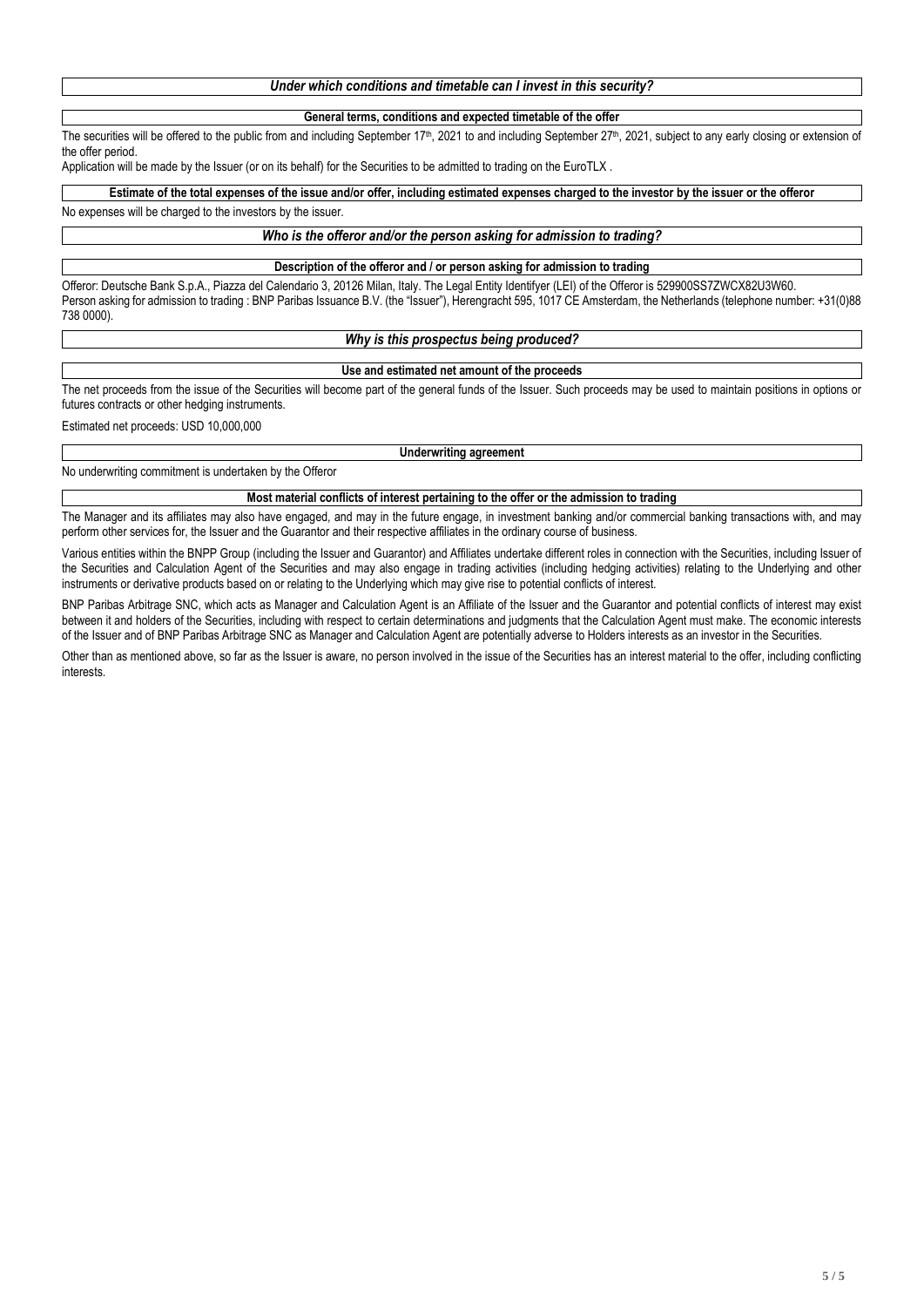# **Nota di sintesi**

# **Sezione A - Introduzione e Avvertenze**

#### *Avvertenze*

La presente Nota di Sintesi va intesa quale introduzione al Prospetto di Base e alle Condizioni Definitive.

Qualsiasi decisione di investimento nei Titoli dovrebbe basarsi sull'esame del presente Prospetto di Base nella sua interezza, incluso ogni eventuale documento incorporato mediante riferimento, e delle relative Condizioni Definitive.

Gli investitori possono essere esposti a una perdita parziale o totale dell'investimento.

Qualora sia presentato un ricorso dinanzi all'autorità giudiziaria di uno Stato Membro dello Spazio Economico Europeo in merito alle informazioni contenute nel Prospetto di Base e nelle Condizioni Definitive applicabili, l'investitore ricorrente potrebbe essere tenuto, a norma del diritto nazionale dello Stato Membro in cui è presentato il ricorso, a sostenere le spese di traduzione del Prospetto di Base e delle Condizioni Definitive prima dell'inizio del procedimento legale.

La responsabilità civile in ciascuno di tali Stati Membri è a carico dell'Emittente o dell'eventuale Garante esclusivamente sulla base della presente nota di sintesi, inclusa ogni traduzione della stessa, ma solo se è fuorviante, imprecisa o incoerente ove letta congiuntamente alle altre parti del Prospetto di Base e delle Condizioni Definitive applicabili o, non offra, se letta insieme alle altre parti del Prospetto di Base e delle Condizioni Definitive applicabili,, le informazioni fondamentali per aiutare gli investitori a valutare l'opportunità di investire in tali Titoli.

Il prodotto che si sta per acquistare non è semplice e può essere di difficile comprensione.

#### **Name e codice internazionale di identificazione dei titoli (ISIN)**

USD "5Y Express Autocallable" Certificates collegati a Cisco Systems Inc Titoli Azionari - I titoli sono Certificates. Codice internazionale di identificazione dei titoli ("**ISIN**"): XS2306642187.

#### **Nome e contatti dell'emittente**

BNP Paribas Issuance B.V. ("BNPP B.V." o l'"Emittente"). Herengracht 595, 1017 CE Amsterdam, Paesi Bassi (numero di telefono: +31(0)88 738 0000). L'identificativo della persona giuridica dell'Emittente (LEI):è 7245009UXRIGIRYOBR48

**Nome e contatti dell'offerente e / o del richiedente l'ammissione alla negoziazione**

Offerente: Deutsche Bank S.p.A., Piazza del Calendario 3, 20126 Milan, Italy. The Legal Entity Identifyer (LEI) of the Offeror is 529900SS7ZWCX82U3W60. Richiedente l'ammissione alla negoziazione: BNP Paribas Issuance B.V. (in seguito denominata l' "Emittente"), Herengracht 595, 1017 CE Amsterdam, Paesi Bassi (numero di telefono: +31(0)88 738 0000).

**Nome e contatti dell'autorità competente che approva il prospetto**

Autorité des Marchés Financiers ("AMF"), 17, place de la Bourse 75082 Parigi Cedex 02, Francia - +33 (0)1 53 45 60 00 - www.amf-france.org

#### **Data di approvazione del prospetto**

Il Prospetto di Base è stato approvato il 1 giugno 2021 dall'AMF con il numero di approvazione 21-196, e successive modifiche.

## **Sezione B - Informazioni chiave concernenti l'emittente**

### **Chi è l'emittente dei titoli?**

#### **Domicilio / forma giuridica / codice LEI / legge che disciplina l'emittente / stato di costituzione**

L'Emittente è stato costituito in Olanda nella forma di una società a responsabilità limitata ai sensi della legge olandese, con sede legale in Herengracht 595, 1017 CE Amsterdam, Olanda. Identificativo della persona giuridica (LEI): 7245009UXRIGIRYOBR48.

I rating del credito a lungo termine di BNPP B.V. è A + con outlook negativo (S&P Global Ratings Europe Limited) e i rating del credito a breve termine di BNPP B.V. sono A-1 (S&P Global Ratings Europe Limited).

#### **Attività principali**

L'attività principale dell'Emittente consiste nell'emettere e/o acquisire strumenti finanziari di qualsiasi natura e nello stipulare contratti a essi inerenti a favore di varie società del Gruppo BNPP.

Le attività di BNPP B.V. sono costituite dalle passività di altre entità del Gruppo BNPP. I detentori di titoli emessi da BNPP B.V., soggetti alle disposizioni della Garanzia emessa da BNPP, saranno esposti alla capacità delle entità del Gruppo BNPP di adempiere ai propri obblighi nei confronti di BNPP B.V.

BNP Paribas detiene il 100% del capitale sociale di BNPP B.V.

#### **Nome dei suoi principali dirigenti**

Il Managing Director dell'Emittente è BNP Paribas Finance B.V.

I Managing Directors di BNP Paribas Finance B.V. sono Edwin Herskovic, Erik Stroet, Folkert van Asma, Richard Daelman, Geert Lippens e Matthew Yandle.

#### **Nome dei del revisore contabile**

Mazars N.V. è la società di revisione dell'Emittente. Mazars N.V. è una società di revisione contabile indipendente dei Paesi Bassi registrata presso la NBA (*Nederlandse Beroepsorganisatie van Accountants*).

## **Quali sono le informazioni finanziarie chiave relative all'emittente?**

| Informazioni finanziarie chiave |            |            |  |  |  |  |
|---------------------------------|------------|------------|--|--|--|--|
| <b>Conto economico</b>          |            |            |  |  |  |  |
| Anno-1<br>Anno                  |            |            |  |  |  |  |
| In €                            | 31/12/2020 | 31/12/2019 |  |  |  |  |
| Utile/perdita operativa         | 54.758     | 47.976     |  |  |  |  |

# **Maggiori azionisti**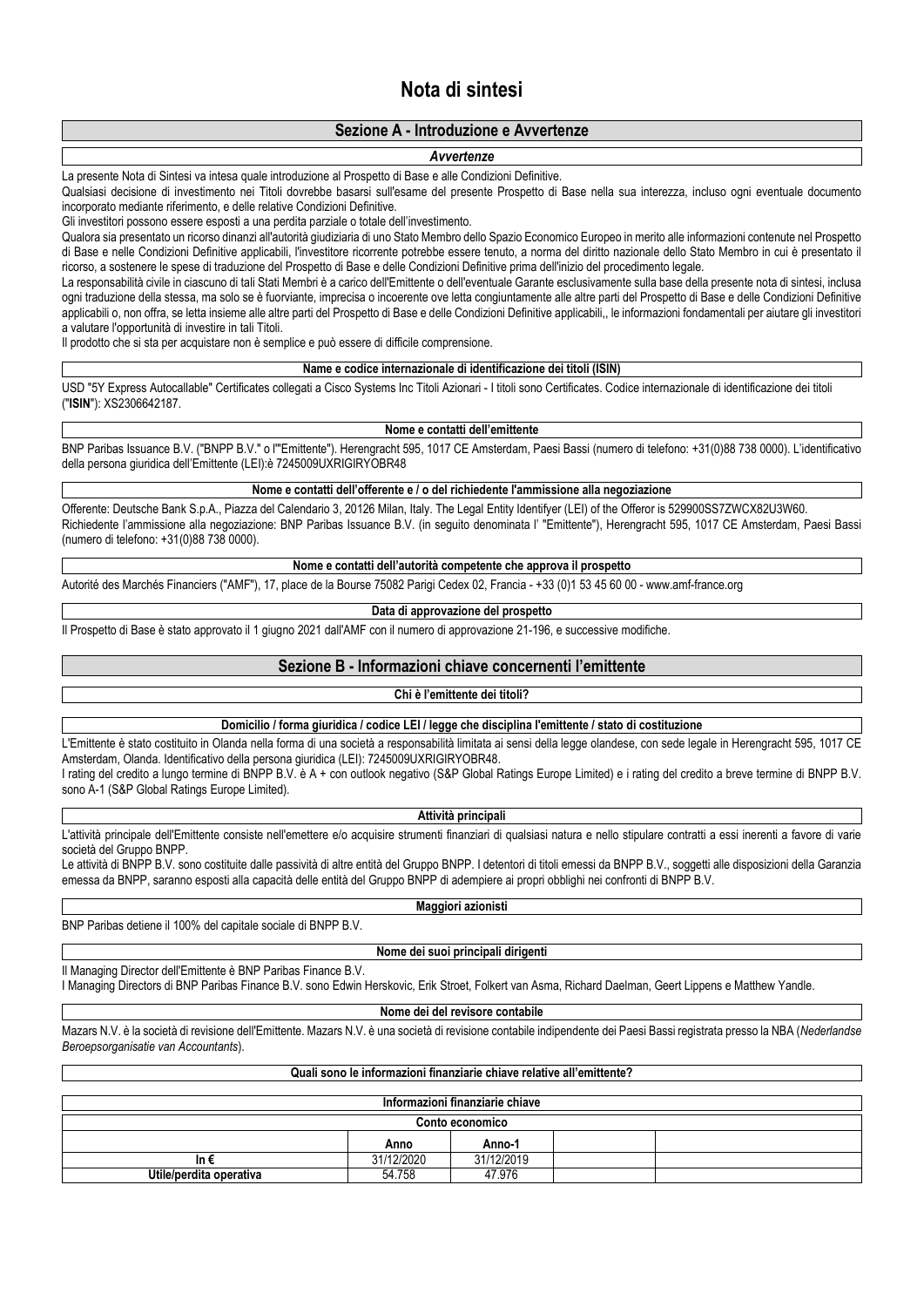| <b>Bilancio</b>                                      |                |                |  |  |  |  |  |
|------------------------------------------------------|----------------|----------------|--|--|--|--|--|
|                                                      | Anno           | Anno-1         |  |  |  |  |  |
| In $\epsilon$                                        | 31/12/2020     | 31/12/2019     |  |  |  |  |  |
| Debito finanziario netto (debito a lungo termine più | 69.621.531.827 | 64.938.742.676 |  |  |  |  |  |
| debito a breve meno cassa)                           |                |                |  |  |  |  |  |
| Rapporto corrente (attività correnti/passività       |                |                |  |  |  |  |  |
| correnti)                                            |                |                |  |  |  |  |  |
| Rapporto debito/patrimonio netto (passività          | 112.649        | 112.828        |  |  |  |  |  |
| totali/patrimonio netto totale)                      |                |                |  |  |  |  |  |
| Rapporto di copertura degli interessi (proventi      | Nessuna spesa  | Nessuna spesa  |  |  |  |  |  |
| operativi/interessi passivi)                         | per interessi  | per interessi  |  |  |  |  |  |
| Rendiconto finanziario                               |                |                |  |  |  |  |  |
|                                                      | Anno           | Anno-1         |  |  |  |  |  |
| In $\epsilon$                                        | 31/12/2020     | 31/12/2019     |  |  |  |  |  |
| Flussi di cassa netti da attività operative          | $-563.228$     | 661.222        |  |  |  |  |  |
| Flussi di cassa netti da attività di finanziamento   |                |                |  |  |  |  |  |
| Flusso di cassa netto da attività di investimento    |                |                |  |  |  |  |  |

#### **Riserve nella relazione di revisione**

Non applicabile, non vi sono riserve in alcuna relazione dei revisori sulle informazioni finanziarie relative agli esercizi passati incluse nel Prospetto di Base.

# **Quali sono i principali rischi specifici dell'emittente?**

Non applicabile. BNPP B.V. è una società operativa. Il merito creditizio di BNPP B.V. dipende dal merito creditizio di BNPP.

# **Sezione C - Informazioni chiave sui titoli**

**Quali sono le principali caratteristiche dei titoli?**

#### **Tipologia, classe e codice ISIN**

USD "5Y Express Autocallable" Certificates collegati a Cisco Systems Inc Titoli Azionari - I titoli sono Certificates. Codice internazionale di identificazione dei titoli ("**ISIN**"): XS2306642187.

## **Valuta / valore nominale di titoli emessi / numero di titoli emessi / scadenza dei titoli**

La valuta dei Titoli è United States Dollar ("USD"). I Titoli hanno un valore nominale di USD 100. Saranno emessi un quantitativo di 100.000 Titoli. I Titoli saranno liquidati in data 29 settembre 2026.

#### **Diritti connessi ai titoli**

*Divieto di costituzione di garanzie reali (negative pledge)* - I termini dei Titoli non conterranno alcuna clausola di divieto di costituzione di garanzie reali. *Eventi di Inadempimento* - I termini dei Titoli non conterranno eventi di inadempimento. *Legge applicabile* - I Titoli saranno regolati ai sensi del diritto inglese.

L'obiettivo di questo prodotto è di fornire un rendimento collegato all'andamento di un titolo azionario. Questo prodotto ha una scadenza predeterminata e sarà liquidato alla Data di Liquidazione, salvo il caso di scadenza anticipata automatica in base alle seguenti condizioni. Qualora il prodotto non sia scaduto anticipatamente, alla Data di Liquidazione riceverete per ogni certificato:

- 1. Se il Prezzo di Riferimento Finale è pari o superiore al 100% del Prezzo di Riferimento Iniziale: un pagamento in contanti pari al 145,50% dell'Importo Nozionale.
- 2. Se il Prezzo di Riferimento Finale è inferiore al 100% del Prezzo di Riferimento Iniziale:
	- a. Se non si è verificato un Evento Barriera: un pagamento in contanti pari all'Importo Nozionale.

 b. Se si è verificato un Evento Barriera: un pagamento in contanti pari all'Importo Nozionale meno un importo commisurato alla Performance del Sottostante. In questo caso potrete incorrere in una perdita parziale o totale del capitale investito.

Scadenza Anticipata Automatica: se, a qualsiasi Data di Valutazione dell'Importo di Liquidazione Anticipato, il prezzo di chiusura al Sottostante è pari o superiore alla relativa Barriera per la Scadenza Anticipata, il prodotto sarà liquidato alla corrispondente Data di Scadenza Anticipata. Riceverete per ogni certificato un importo in contanti pari all'Importo Nozionale più un Premio di Uscita, il cui ammontare varia a seconda della Data di Valutazione dell'Importo di Liquidazione Anticipato.

#### Laddove:

Un Evento Barriera si intenderà verificato se il Prezzo di Riferimento Finale è inferiore alla Barriera.

La Performance di un Sottostante è pari alla differenza tra il suo Prezzo di Riferimento Finale e il suo Prezzo di Riferimento Iniziale, divisa per il suo Prezzo di Riferimento Iniziale, espressa in valore assoluto.

Il Prezzo di Riferimento Iniziale è il prezzo di chiusura del Sottostante alla Data di Strike.

Il Prezzo di Riferimento Finale è il prezzo di chiusura del Sottostante alla Data di Valutazione dell'Importo di Liquidazione.

| Data di Strike                                                 | 29 settembre 2021                                                  | <b>Prezzo di Emissione</b>                                                  | <b>USD 100</b>                                                                 |
|----------------------------------------------------------------|--------------------------------------------------------------------|-----------------------------------------------------------------------------|--------------------------------------------------------------------------------|
| Data di Emissione                                              | 30 settembre 2021                                                  | Valuta del prodotto                                                         | USD.                                                                           |
| Data di Valutazione dell'Importo di<br>Liquidazione (rimborso) | 22 settembre 2026                                                  | Importo Nozionale (per certificate)                                         | <b>USD 100</b>                                                                 |
| Data di Liquidazione (rimborso)                                | 29 settembre 2026                                                  |                                                                             |                                                                                |
| <b>Barriera</b>                                                | 70% del Prezzo di Riferimento Iniziale                             | Data/e di Valutazione dell'Importo di<br>Liquidazione (rimborso) Anticipato | 29 settembre 2022, 29 settembre 2023,<br>30 settembre 2024 e 29 settembre 2025 |
| Data/e di Scadenza Anticipata                                  | 6 ottobre 2022, 6 ottobre 2023, 7 ottobre<br>2024 e 6 ottobre 2025 | Barriera/e per la Scadenza Anticipata                                       | 100% del Prezzo di Riferimento Iniziale                                        |
| <b>Premio/i di Uscita</b>                                      | 9,10%, 18,20%, 27,30% e 36,40%<br>dell'Importo Nozionale           |                                                                             |                                                                                |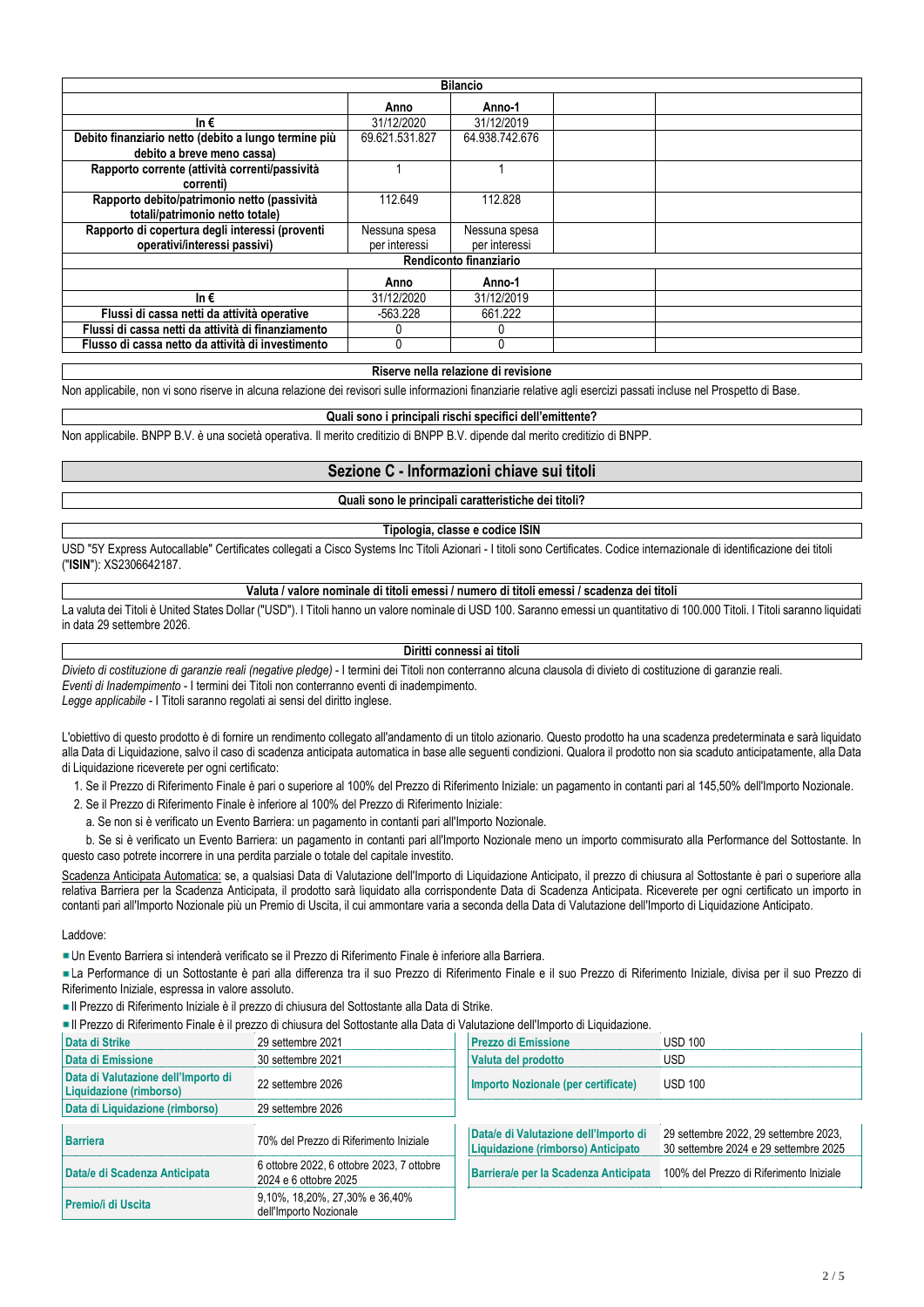| <b>Sottostante</b>   | <b>Bloomber</b> | <b>Codice ISIN</b>        |
|----------------------|-----------------|---------------------------|
| Cisco<br>Svstems Inc | CSCO UW         | 275R1023<br>∘ בו ו<br>υo. |

*Assemblee* - Le condizioni dei Titoli conterranno disposizioni per la convocazione di assemblee dei Portatori di tali Titoli per valutare questioni che riguardano i loro interessi. Tali disposizioni consentono a maggioranze predefinite di vincolare tutti i Portatori, inclusi i Portatori che non hanno partecipato o votato all'assemblea in questione e i Portatori che hanno votato in modo contrario rispetto alla maggioranza.

*Rappresentante dei Portatori dei Titoli* - L'Emittente non ha nominato alcun Rappresentante dei Portatori dei Titoli

#### **Status dei titoli**

I Titoli costituiscono obbligazioni non subordinate e non garantite dell'Emittente che concorreranno con pari priorità tra esse.

#### **Restrizioni alla libera trasferibilità dei titoli**

Non vi sono restrizioni alla libera trasferibilità dei Titoli.

## **Politica in materia di dividendi o pagamenti**

Non applicabile.

#### **Dove saranno negoziati i titoli?**

#### **Ammissione alla negoziazione**

L'Emittente (o altri per suo conto) presenterà domanda per l'ammissione alla negoziazione dei Titoli su EuroTLX .

## **Ai titoli è connessa una garanzia?**

#### **Natura e della portata della garanzia**

Le obbligazioni in conformità con la garanzia sono obbligazioni senior privilegiate (ai sensi dell'Articolo L.613-30-3-I-3° del Code monétaire et financier francese) e non garantite di BNPP e avranno pari priorità rispetto a ogni altra obbligazione non subordinata e non garantita presente e futura, fatte salve le eccezioni di volta in volta rese obbligatorie ai sensi del diritto francese.

Nell'eventualità di un bail-in di BNPP ma non di BNPP B.V., le obbligazioni e/o gli importi dovuti da BNPP ai sensi della garanzia saranno ridotti per riflettere tale eventuale modifica o riduzione applicata alle responsabilità di BNPP e derivante dall'applicazione di una misura di bail-in di BNPP da parte di un organismo di vigilanza incaricato (anche nel caso in cui la garanzia non sia soggetta al bail-in).

Il Garante garantisce incondizionatamente e irrevocabilmente a ciascun Titolare che, se per qualsiasi motivo BNPP B.V. non dovesse corrispondere somme dovute o non dovesse adempiere ad altre obbligazioni in relazione a qualsiasi Titolo alla data specificata per tale pagamento o obbligazione, il Garante, in conformità alle Condizioni, pagherà tale somma nella valuta in cui tale pagamento è dovuto in fondi immediatamente disponibili o, a seconda dei casi, eseguirà o farà adempiere al relativo obbligo nella data dovuta.

#### **Descrizione del garante**

I Titoli emessi saranno garantiti incondizionatamente e irrevocabilmente da BNP Paribas ("**BNPP**" o il "**Garante**") ai sensi di un atto di garanzia di diritto inglese stipulato da BNPP in data 1 giugno 2021, o in prossimità di tale data (la "**Garanzia**"). Il Garante è stato costituito in Francia sotto forma di società per azioni (*société anonyme*) ai sensi della legge francese e ha ottenuto l'autorizzazione a operare quale istituto bancario con sede centrale al numero 16 di Boulevard des Italiens - 75009 Parigi, Francia. Identificativo della persona giuridica (LEI): R0MUWSFPU8MPRO8K5P83.

I rating del credito a lungo termine di BNPP sono A+ con outlook negativo (S&P Global Ratings Europe Limited), Aa3 con outlook stabile (Moody's Investors Service Ltd.), AA- con outlook negative (Fitch Ratings Ireland Limited) *(che è il rating a lungo termine assegnato al debito senior privilegiato di BNPP da Fitch Ratings Ireland Limited)* e AA (basso) con outlook stabile (DBRS Rating GmbH), i rating del credito a breve termine di BNPP sono A-1 (S&P Global Ratings Europe Limited), P-1 (Moody's Investors Service Ltd.), F1+ (Fitch Ratings Ireland Limited) e R-1 (medio) (DBRS Rating GmbH).

BNPP è un leader europeo nei servizi bancari e finanziari e opera in quattro mercati retail domestici in Europa: Francia, Belgio, Italia e Lussemburgo. È presente in 68 paesi e ha piú di 193.000 dipendenti, di cui quasi 148.000 in Europa.

BNP Paribas detiene posizioni importanti nei suoi due rami principali di attività:

## - **Attività e servizi bancari al dettaglio**, che include:

*Mercati domestici,* comprendente*:* French Retail Banking (FRB), BNL banca commerciale (BNL bc), l'attività bancaria retail italiana, Belgian Retail Banking (BRB). Attività di Altri Mercati Nazionali, tra cui Arval, BNP Paribas Leasing Solutions, BNP Paribas Personal Investors, Nickel e Luxembourg Retail Banking (LRB);

*Servizi finanziari internazionali,* comprendente*:* Europe-Mediterranean, BancWest, Personal Finance, Insurance, Wealth and Asset Management;

- **Attività di** *corporate & institutional banking* **(CIB)**, che include: Corporate Banking, Global Markets, Securities Services.

BNP Paribas SA è la capogruppo del Gruppo BNP Paribas (collettivamente il "**Gruppo BNPP**").

Al 31 dicembre 2020 gli azionisti principali erano Société Fédérale de Participations et d'Investissement ("SFPI"), una société anonyme di interesse pubblico (società per azioni) che agisce per conto del Governo belga, che detiene il 7,7% del capitale sociale, BlackRock Inc. che detiene il 6,0% del capitale sociale e il Granducato di Lussemburgo, che detiene l'1,0% del capitale sociale.

| Informazioni finanziarie chiave per valutare la capacità del garante di adempiere ai propri obblighi derivanti dalla garanzia |            |                 |            |             |                                                                                 |
|-------------------------------------------------------------------------------------------------------------------------------|------------|-----------------|------------|-------------|---------------------------------------------------------------------------------|
|                                                                                                                               |            | Conto economico |            |             |                                                                                 |
|                                                                                                                               | Anno       | Anno-1          | Anno-2     | Provvisorio | Infrannuale comparativo<br>rispetto allo stesso periodo<br>dell'anno precedente |
| In milioni di €                                                                                                               | 31/12/2020 | 31/12/2019      | 31/12/2018 | 31/03/2021  | 31/03/2020                                                                      |
| Interessi attivi netti                                                                                                        | 21.312     | 21.127          | 21.062     | n.a         | n.a                                                                             |
| <b>Commissioni nette</b>                                                                                                      | 9.862      | 9.365           | 9.207      | n.a         | n.a                                                                             |
| Utile netto su strumenti finanziari                                                                                           | 7.146      | 7.464           | 6.118      | n.a         | n.a                                                                             |
| Ricavi                                                                                                                        | 44.275     | 44.597          | 42.516     | 11.829      | 10.888                                                                          |
| Costo del rischio                                                                                                             | $-5.717$   | $-3.203$        | $-2.764$   | -896        | $-1.426$                                                                        |
| Risultato operativo                                                                                                           | 8.364      | 10.057          | 9.169      | 2.336       | 1.305                                                                           |
| Utile netto attribuibile ai possessori<br>di azioni                                                                           | 7.067      | 8.173           | 7.526      | 1.768       | 1.282                                                                           |
| Utile per azione (in $\epsilon$ )                                                                                             | 5,31       | 6,21            | 5,73       | 1,31        | 0.93                                                                            |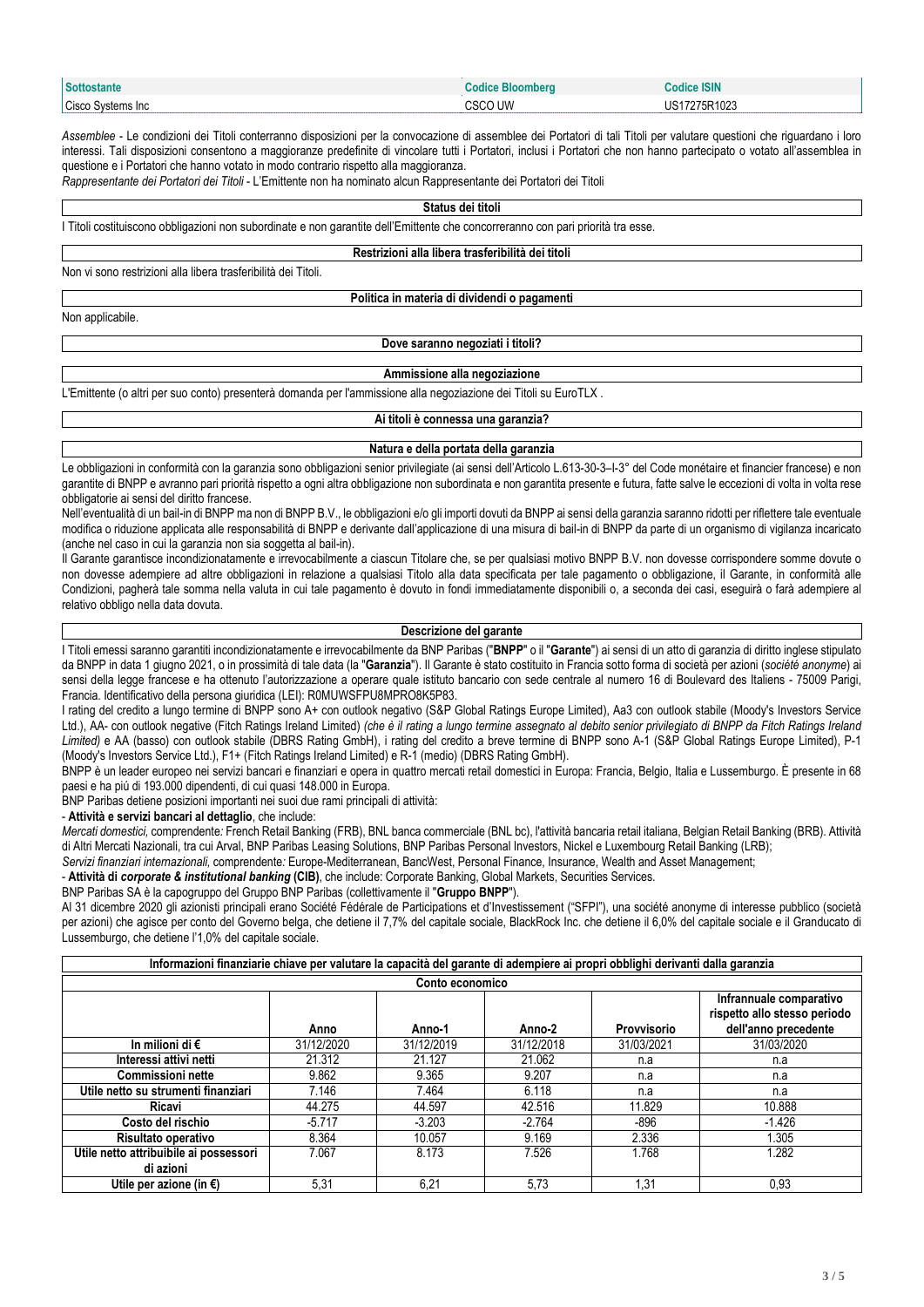| <b>Bilancio</b>                       |            |            |            |             |                                                         |
|---------------------------------------|------------|------------|------------|-------------|---------------------------------------------------------|
|                                       |            |            |            |             | Infrannuale comparativo<br>rispetto allo stesso periodo |
|                                       | Anno       | Anno-1     | Anno-2     | Provvisorio | dell'anno precedente                                    |
| In milioni di €                       | 31/12/2020 | 31/12/2019 | 31/12/2018 | 31/03/2021  | 31/03/2020                                              |
| Totale attività                       | 2.488.491  | 2.164.713  | 2.040.836  | 2.660.266   | 2.673.276                                               |
| Titoli di debito                      | 212.351    | 221.336    | 206.359    | 236.942     | 223.387                                                 |
| Di cui a medio lungo termine Senior   | 82.086*    | 88.466*    | 88.381     | n.a         | n.a                                                     |
| Preferred                             |            |            |            |             |                                                         |
| Debito subordinato                    | 23.325     | 20.896     | 18.414     | n.a         | n.a                                                     |
| Prestiti e crediti da clienti (netto) | 809.533    | 805.777    | 765.871    | 821.991     | 941.099                                                 |
| Depositi di clienti                   | 940.991    | 834.667    | 796.548    | 974.083     | 907.662                                                 |
| Patrimonio netto (quota del Gruppo)   | 112.799    | 107.453    | 101.467    | 113.788     | 109.037                                                 |
| Prestiti incerti/lordi irrisolti**    | 2.1%       | 2,2%       | 2,6%       | 2.1%        | 2.1%                                                    |
| Rapporto sul Common Equity Tier 1     | 12.8%      | 12.1%      | 11.8%      | 12.8%       | 12%                                                     |
| (CET1)                                |            |            |            |             |                                                         |
| <b>Rapporto Capitale Totale</b>       | 16,4%      | 15,5%      | 15%        | 16,2%       | 15,5%                                                   |
| Coefficiente di leva finanziaria***   | 4,9%       | 4,6%       | 4,5%       | 4,3%        | 3,9%                                                    |

(\*) Ambito normativo

(\*\*) Crediti deteriorati (fase 3) a clienti e istituti di credito, non compensati da garanzie, inclusi titoli in bilancio e fuori bilancio e titoli di debito valutati a costi ammortizzati o al valore equo attraverso il patrimonio netto riportato su prestiti lordi in essere a clienti ed enti creditizi, in bilancio e fuori bilancio e compresi i titoli di debito valutati a costi ammortizzati o al valore equo attraverso il patrimonio netto (esclusa l'assicurazione).

(\*\*\*) Tenuto conto dell'esenzione temporanea relativa ai depositi presso le banche centrali dell'Eurosistema (calcolata in conformità al Regolamento (UE) N° 2020/873, Articolo 500 bis). Ammonta al 4,4% al 31.12.20 se si esclude questo effetto.

## **Fattori di rischio più significativi relativi del garante**

**1**. Un sostanziale aumento di nuovi accantonamenti o un incremento del livello degli accantonamenti precedentemente previsti esposti al rischio di credito e al rischio di controparte potrebbero influire negativamente sui risultati delle operazioni e delle condizioni finanziarie del Gruppo BNPP.

**2**. Un'interruzione o una violazione dei sistemi informatici del Gruppo BNPP può causare sostanziali perdite di informazioni sui clienti, danni alla reputazione del Gruppo BNPP e perdite finanziarie.

**3**. Il Gruppo BNPP potrebbe subire perdite importanti nelle sue attività di negoziazione e investimento a causa di oscillazioni e della volatilità di mercato.

**4**. Le rettifiche al valore contabile dei portafogli titoli e derivati del Gruppo BNPP e dell'indebitamento del Gruppo BNPP potrebbero avere un effetto negativo sul reddito netto e sul patrimonio netto.

**5**. La capacità di finanziamento e il costo dello stesso per il Gruppo BNPP potrebbero essere influenzati negativamente da una ripresa della crisi finanziaria, dal peggioramento delle condizioni economiche, dal declassamento del rating, dall'aumento degli spread del credito sovrano o da altri fattori.

**6**. Le condizioni economiche e finanziarie hanno avuto in passato e potranno avere in futuro un impatto sul Gruppo BNPP e sui mercati in cui lo stesso opera.

**7**. Le leggi e normative adottate negli ultimi anni, in particolare in risposta alla grande crisi finanziaria globale, nonché nuove proposte legislative, possono avere un impatto importante sul Gruppo BNPP e sulle condizioni finanziarie ed economiche in cui lo stesso opera.

**8**. Il Gruppo BNPP può incorrere in significative sanzioni amministrative, penali o di altra natura per non conformità alle leggi e ai regolamenti in vigore e può anche subire perdite in contenziosi correlati (o non correlati) con soggetti privati.

**9**. Epidemie e pandemie, inclusa la pandemia di coronavirus (COVID-19) in corso e le loro conseguenze economiche possono influenzare negativamente gli affari, le operazioni, risultati e le condizioni finanziarie del Gruppo.

#### **Quali sono i principali rischi specifici dei titoli?**

# **Fattori di rischio più significativi specifici dei titoli**

Esistono anche rischi relativi ai Titoli, compresi:

**1. Rischio relativo alla struttura dei Titoli:**

Il rendimento dei Titoli dipende dall'andamento del/i Sottostante/i di Riferimento e dall'applicazione delle clausole di Knock-in o Knock-out. I Prodotti di tipo auto-callable includono un meccanismo di rimborso anticipato automatico. Sulla base della formula applicabile, in caso si verificasse un evento di rimborso anticipato automatico, gli investitori potrebbero essere esposti a una perdita parziale dell'investimento. Gli investitori possono essere esposti a una perdita parziale o totale dell'investimento.

## **2. Rischio relativo al Sottostante e a eventi di turbativa e rettifica:**

A differenza di un investimento diretto in una o più Azione/i, una o più Azione/i Stapled, GDR e/o ADR del/i Sottostante/i di Riferimento (in sequito denominate congiuntamente la/le "Azione/i"), un investimento in Titoli legati ad Azioni non autorizza i Portatori dei Titoli a votare o ricevere dividendi o distribuzioni (salvo diversamente specificato nelle Condizioni Definitive). Di conseguenza, il rendimento dei Titoli Azionari non sarà lo stesso di un investimento diretto nella/e Azione/i pertinente/i e potrebbe essere inferiore a un investimento diretto.

L'esposizione alle azioni, rischi di mercato simili a un investimento diretto in azioni, eventi di rettifica o eventi straordinari e di turbativa sul mercato o la mancata di apertura di un mercato azionario (borsa) possono avere un effetto negativo sul prezzo e la liquidità dei Titoli.

#### **3. Rischi relativi ai mercati di negoziazione dei Titoli:**

Il prezzo di negoziazione dei Titoli può essere influenzato da una serie di fattori tra cui, a titolo esemplificativo ma non esaustivo, il prezzo, il valore o il livello del/i Sottostante/i di Riferimento, il tempo rimanente fino alla data di liquidazione/rimborso dei Titoli, la volatilità implicita o realizzata associata al/i Sottostante/i di Riferimento e al rischio di correlazione del/i Sottostante/i di Riferimento. La possibilità che il prezzo di negoziazione dei Titoli fluttui (positivamente o negativamente) dipende da una serie di fattori che gli investitori dovranno considerare attentamente prima di acquistare o vendere i Titoli.

### **4. Rischi legali**

Le condizioni dei Titoli conterranno disposizioni per la convocazione di assemblee dei Portatori di tali Titoli per valutare questioni che riguardano i loro interessi. Tali disposizioni consentono a maggioranze predefinite di vincolare tutti i Portatori, inclusi i Portatori che non hanno partecipato o votato all'assemblea in questione e i Portatori che hanno votato in modo contrario rispetto alla maggioranza.

# **Sezione D - Informazioni fondamentali sull'offerta pubblica dei titoli e/o sull'ammissione alla negoziazione in un mercato regolamentato**

## **A quali condizioni posso investire in questo titolo e qual è il calendario previsto?**

#### **Termini generali, condizioni e calendario previsto dell'offerta**

I titoli saranno offerti al pubblico dalla data 17 settembre 2021 (inclusa) e fino alla data 27 settembre 2021 (inclusa), fatte salve eventuali chiusure anticipate o estensioni del periodo di offerta.

L'Emittente (o altri per suo conto) presenterà domanda per l'ammissione alla negoziazione dei Titoli su EuroTLX .